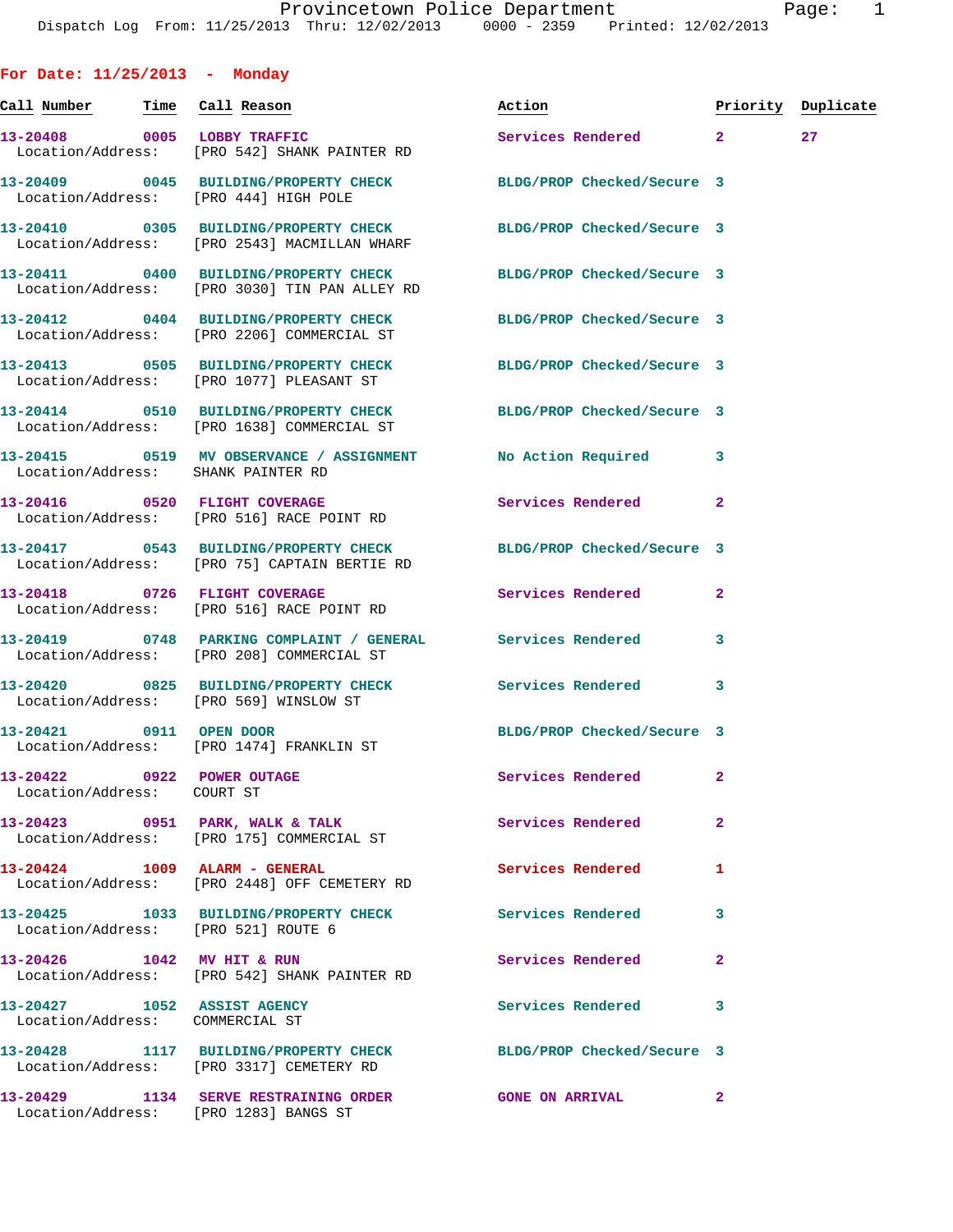**13-20430 1207 ALARM - FIRE False Alarm 1**  Location/Address: [PRO 80] CARVER ST **13-20431 1215 ASSIST CITIZEN Services Rendered 3**  Location/Address: [PRO 542] SHANK PAINTER RD **13-20432 1226 LOST SET OF KEYS Services Rendered 3**  Location/Address: [PRO 542] SHANK PAINTER RD **13-20433 1234 ALARM - GENERAL False Alarm 1**  Location/Address: [PRO 3228] COMMERCIAL ST **13-20434 1307 FOLLOW UP Services Rendered 2**  Location/Address: [PRO 2207] SHANK PAINTER RD **13-20435 1427 LOST BANK ENVELOPE Services Rendered 3**  Location/Address: [PRO 542] SHANK PAINTER RD **13-20436 1556 BUILDING/PROPERTY CHECK BLDG/PROP Checked/Secure 3**  Location/Address: [PRO 2898] JEROME SMITH RD **13-20437 1613 MV OBSERVANCE / ASSIGNMENT No Action Required 3**  Location/Address: [PRO 3099] SHANKPAINTER RD **13-20438 1614 BUILDING/PROPERTY CHECK BLDG/PROP Checked/Secure 3**  Location/Address: [PRO 564] BAYBERRY **13-20439 1649 DOMESTIC DISTURBANCE/ASSAULT SPOKEN TO 1**  Location/Address: [PRO 1865] COMMERCIAL ST 13-20440 1653 DOLPHIN RELEASE **Services Rendered** 2 Location/Address: [PRO 2490] PROVINCELANDS RD **13-20441 1856 ALARM - FIRE Services Rendered 1**  Location/Address: [PRO 3333] COMMERCIAL ST **13-20442 1858 NOISE COMPLAINT SPOKEN TO 3**  Location/Address: [PRO 2343] BREWSTER ST **13-20443 1908 SUSPICIOUS ACTIVITY/UNFOUNDED Unfounded 2**  Location/Address: [PRO 364] COMMERCIAL ST 13-20444 2005 911 GENERAL/TTY **Services Rendered** 1 Location/Address: [PRO 542] SHANK PAINTER RD **13-20445 2057 BUILDING/PROPERTY CHECK BLDG/PROP Checked/Secure 3**  Location/Address: [PRO 2296] COMMERCIAL ST **13-20446 2106 BUILDING/PROPERTY CHECK BLDG/PROP Checked/Secure 3**  Location/Address: [PRO 3259] MACMILLAN **13-20447 2121 MV OBSERVANCE / ASSIGNMENT Services Rendered 3**  Location/Address: [PRO 2577] BRADFORD ST **13-20448 2130 MV STOP/VERBAL 89/9 VERBAL WARNING 3**  Location/Address: [PRO 210] COMMERCIAL ST **13-20449 2206 BUILDING/PROPERTY CHECK BLDG/PROP Checked/Secure 3**  Location/Address: [PRO 16] BRADFORD ST **13-20450 2230 ASSIST AGENCY / MUTUAL AID Services Rendered 3**  Location/Address: [PRO 1346] COMMERCIAL ST **13-20451 2343 WATER LEAK Services Rendered 3**  Location/Address: [PRO 3736] COMMERCIAL ST **13-20452 2358 BUILDING/PROPERTY CHECK BLDG/PROP Checked/Secure 3**  Location/Address: [PRO 306] COMMERCIAL ST

**For Date: 11/26/2013 - Tuesday**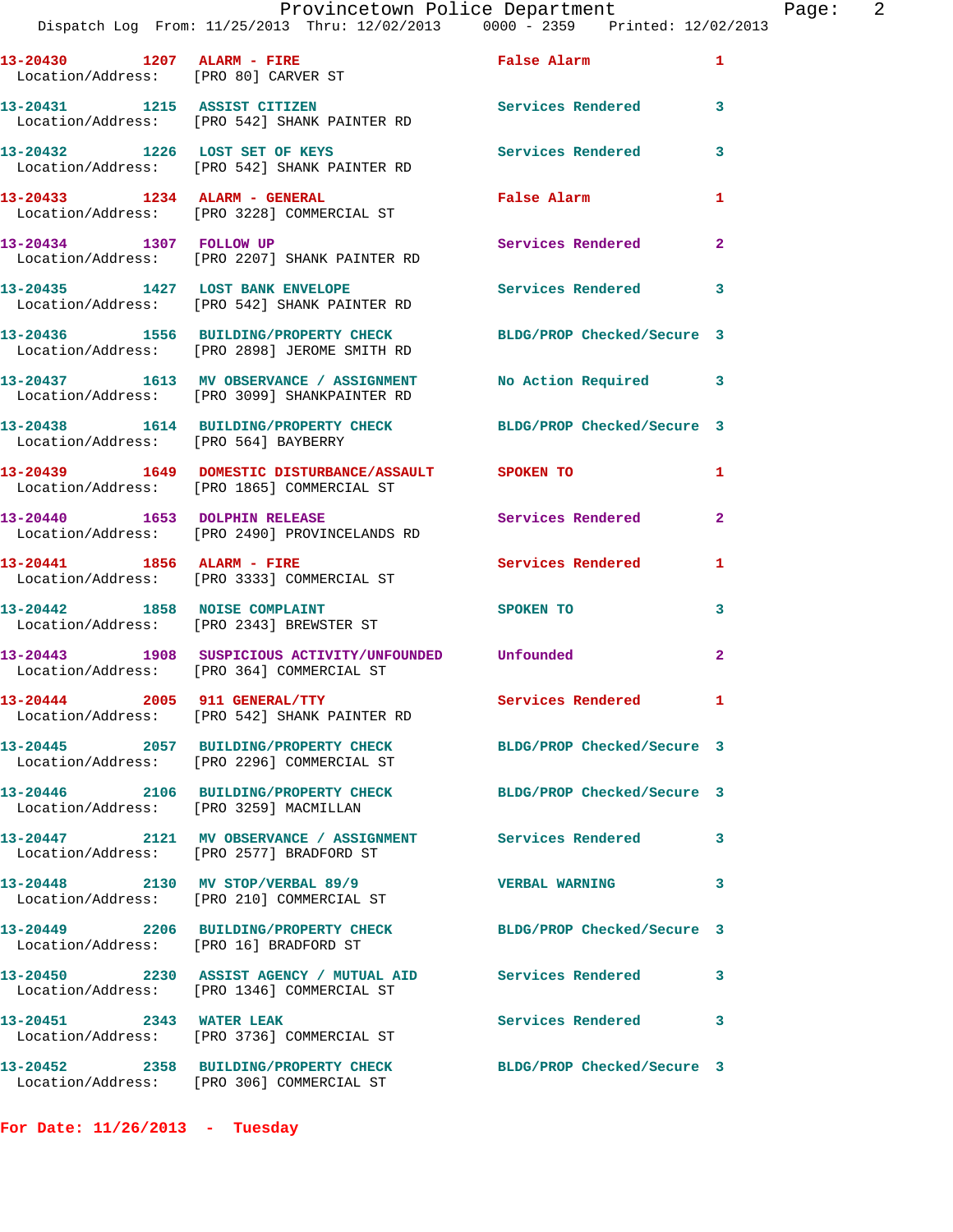|  | 13-20453 0020 BUILDING/PROPERTY CHECK BLDG/PROP Checked/Secure 3<br>Location/Address: [PRO 530] SHANKPAINTER RD |                              |              |    |
|--|-----------------------------------------------------------------------------------------------------------------|------------------------------|--------------|----|
|  | 13-20454 0029 BUILDING/PROPERTY CHECK BLDG/PROP Checked/Secure 3<br>Location/Address: [PRO 2543] MACMILLAN      |                              |              |    |
|  | 13-20455 0053 MV OBSERVANCE / ASSIGNMENT Services Rendered 3<br>Location/Address: [PRO 2577] BRADFORD ST        |                              |              |    |
|  | 13-20456 0149 BUILDING/PROPERTY CHECK BLDG/PROP Checked/Secure 3<br>Location/Address: [PRO 2977] COMMERCIAL ST  |                              |              |    |
|  | 13-20457 0425 BUILDING/PROPERTY CHECK BLDG/PROP Checked/Secure 3<br>Location/Address: [PRO 444] HIGH POLE       |                              |              |    |
|  | 13-20458 0530 BUILDING/PROPERTY CHECK<br>Location/Address: [PRO 1778] SHANKPAINTER RD                           | BLDG/PROP Checked/Secure 3   |              |    |
|  | 13-20459 0546 BUILDING/PROPERTY CHECK<br>Location/Address: [PRO 3256] COMMERCIAL ST                             | BLDG/PROP Checked/Secure 3   |              |    |
|  | 13-20460 0602 FLIGHT COVERAGE<br>Location/Address: [PRO 516] RACE POINT RD                                      | <b>Services Rendered</b>     | $\mathbf{2}$ |    |
|  | 13-20461 0651 BURST WATER PIPE<br>Location/Address: [PRO 146] COMMERCIAL ST                                     | Services Rendered            | 3            |    |
|  | 13-20462  0722 MV OBSERVANCE / ASSIGNMENT Services Rendered<br>Location/Address: [PRO 3440] ROUTE 6             |                              | 3            |    |
|  | 13-20463 0722 LOBBY TRAFFIC<br>Location/Address: [PRO 542] SHANK PAINTER RD                                     | <b>Services Rendered</b>     | $\mathbf{2}$ | 23 |
|  | 13-20464 0746 BUILDING/PROPERTY CHECK BLDG/PROP Checked/Secure 3<br>Location/Address: [PRO 571] ALDEN ST        |                              |              |    |
|  | 13-20465 0808 BUILDING/PROPERTY CHECK<br>Location/Address: [PRO 2898] JEROME SMITH RD                           | BLDG/PROP Checked/Secure 3   |              |    |
|  | 13-20466 0816 BUILDING/PROPERTY CHECK BLDG/PROP Checked/Secure 3<br>Location/Address: [PRO 2500] COMMERCIAL ST  |                              |              |    |
|  | 13-20467 0846 PARK, WALK & TALK<br>Location/Address: [PRO 285] COMMERCIAL ST                                    | Services Rendered            | $\mathbf{2}$ |    |
|  | 13-20468 0850 HELEN PETERS AWAY                                                                                 | <b>Services Rendered</b>     |              |    |
|  | 13-20470  0902 MV STOP/VERBAL 89/9  VERBAL WARNING<br>Location/Address: NICKERSON ST + BRADFORD ST              |                              | 3            |    |
|  | 13-20471 0906 PARK, WALK & TALK<br>Location/Address: [PRO 1997] COMMERCIAL ST                                   | <b>Services Rendered</b>     | $\mathbf{2}$ |    |
|  | 13-20472 0941 ALARM / ELEVATOR<br>Location/Address: [PRO 440] HARRY KEMP WAY                                    | False Alarm <b>Example 2</b> | 1            |    |
|  | 13-20473 0954 BUILDING/PROPERTY CHECK<br>Location/Address: [PRO 3287] ROUTE 6                                   | BLDG/PROP Checked/Secure 3   |              |    |
|  | 13-20474 0958 BUILDING/PROPERTY CHECK<br>Location/Address: [PRO 2622] COMMERCIAL ST                             | Services Rendered            | 3            |    |
|  | 13-20475 1010 PARK, WALK & TALK<br>Location/Address: [PRO 2474] BRADFORD ST                                     | <b>Services Rendered</b>     | $\mathbf{2}$ |    |
|  | 13-20476 1016 PARK, WALK & TALK<br>Location/Address: [PRO 3296] SHANK PAINTER RD                                | Services Rendered            | $\mathbf{2}$ |    |
|  | 13-20477 1020 ASSIST HEALTH AGENT                                                                               | Services Rendered 3          |              |    |

Location/Address: [PRO 223] COMMERCIAL ST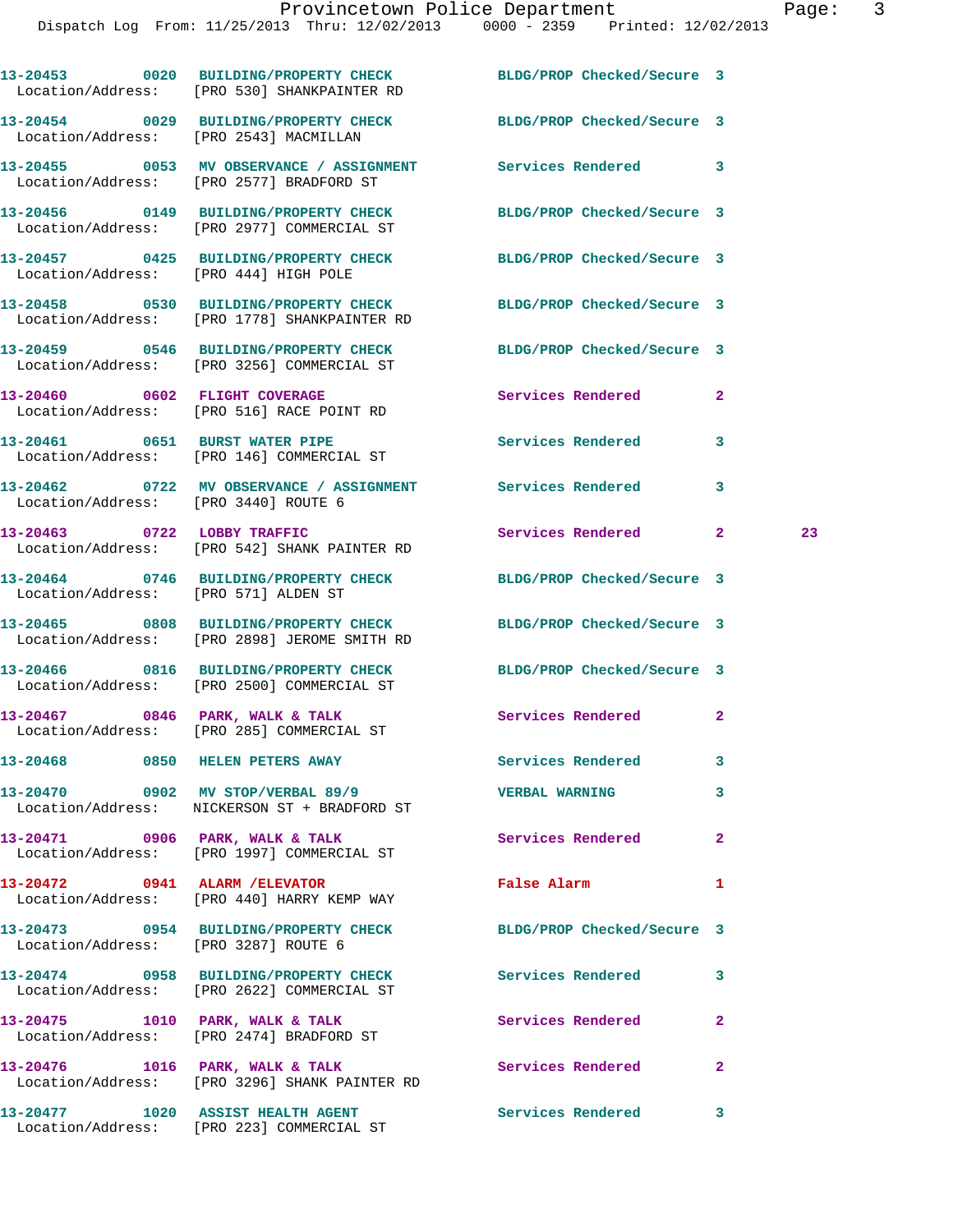|                                                             | 13-20478 1028 PARK, WALK & TALK<br>Location/Address: [PRO 537] SHANK PAINTER RD                                | Services Rendered 2        |                         |
|-------------------------------------------------------------|----------------------------------------------------------------------------------------------------------------|----------------------------|-------------------------|
|                                                             | 13-20479 1042 BUILDING/PROPERTY CHECK<br>Location/Address: [PRO 444] HIGH POLE HILL                            | BLDG/PROP Checked/Secure 3 |                         |
|                                                             | 13-20480 1101 SERVE SUMMONS<br>Location/Address: [PRO 2362] BRADFORD ST                                        | Could Not Locate           | 3                       |
|                                                             | 13-20481 1149 PARKING COMPLAINT / GENERAL GONE ON ARRIVAL<br>Location/Address: [PRO 175] COMMERCIAL ST         |                            | 3                       |
|                                                             | 13-20482 1156 BUILDING/PROPERTY CHECK<br>Location/Address: [PRO 3318] CEMETERY RD                              | BLDG/PROP Checked/Secure 3 |                         |
| 13-20483 1255 ILLEGAL DUMPING                               | Location/Address: [PRO 433] RYDER ST EXT                                                                       | Could Not Locate           | $\mathbf{2}$            |
| 13-20484 1303 BURST WATER PIPE                              | Location/Address: [PRO 513] PROVINCE RD                                                                        | Services Rendered 3        |                         |
|                                                             | 13-20485 1332 BUILDING/PROPERTY CHECK<br>Location/Address: [PRO 3318] CEMETERY RD                              | BLDG/PROP Checked/Secure 3 |                         |
| 13-20486 1356 ASSIST CITIZEN<br>Location/Address: DEWEY AVE |                                                                                                                | Services Rendered          | 3                       |
|                                                             | 13-20487 1437 TRAFFIC CONTROL<br>Location/Address: [PRO 1421] PLEASANT ST                                      | <b>Services Rendered</b>   | 3                       |
|                                                             | 13-20488 1520 PARK, WALK & TALK<br>Location/Address: [PRO 16] MAYFLOWER AVE                                    | Services Rendered          | $\mathbf{2}$            |
| 13-20489 1524 DISTURBANCE<br>Location/Address: DEWEY AVE    |                                                                                                                | Services Rendered          | 1                       |
| 13-20490   1644   FOUND WALLET                              | Location/Address: [PRO 3296] SHANK PAINTER RD                                                                  | Services Rendered          | 3                       |
|                                                             | 13-20491 1701 DOMESTIC DISTURBANCE/ASSAULT Services Rendered 1<br>Location/Address: [PRO 542] SHANK PAINTER RD |                            |                         |
|                                                             | 13-20492 2328 BUILDING/PROPERTY CHECK<br>Location/Address: [PRO 175] COMMERCIAL ST                             | BLDG/PROP Checked/Secure 3 |                         |
| Location/Address: [PRO 2543] MACMILLAN                      | 13-20493 2346 BUILDING/PROPERTY CHECK                                                                          | BLDG/PROP Checked/Secure 3 |                         |
| For Date: $11/27/2013$ - Wednesday                          |                                                                                                                |                            |                         |
|                                                             | 13-20494 0008 MV OBSERVANCE / ASSIGNMENT<br>Location/Address: [PRO 2577] BRADFORD ST                           | <b>Services Rendered</b>   | $\overline{\mathbf{3}}$ |
| Location/Address: [PRO 444] HIGH POLE                       | 13-20495 0023 BUILDING/PROPERTY CHECK                                                                          | BLDG/PROP Checked/Secure 3 |                         |
|                                                             | 13-20496 0034 E911 TEST CALLS<br>Location/Address: [PRO 542] SHANK PAINTER RD                                  | No Action Required         | $\mathbf{1}$            |
|                                                             | 13-20497 0052 BUILDING/PROPERTY CHECK<br>Location/Address: [PRO 182] COMMERCIAL ST                             | BLDG/PROP Checked/Secure 3 |                         |
|                                                             | 13-20498 0059 BUILDING/PROPERTY CHECK<br>Location/Address: [PRO 2206] COMMERCIAL ST                            | BLDG/PROP Checked/Secure 3 |                         |
|                                                             | 13-20499 0149 BUILDING/PROPERTY CHECK<br>Location/Address: [PRO 530] SHANKPAINTER RD                           | BLDG/PROP Checked/Secure 3 |                         |

**13-20500 0320 BUILDING/PROPERTY CHECK BLDG/PROP Checked/Secure 3**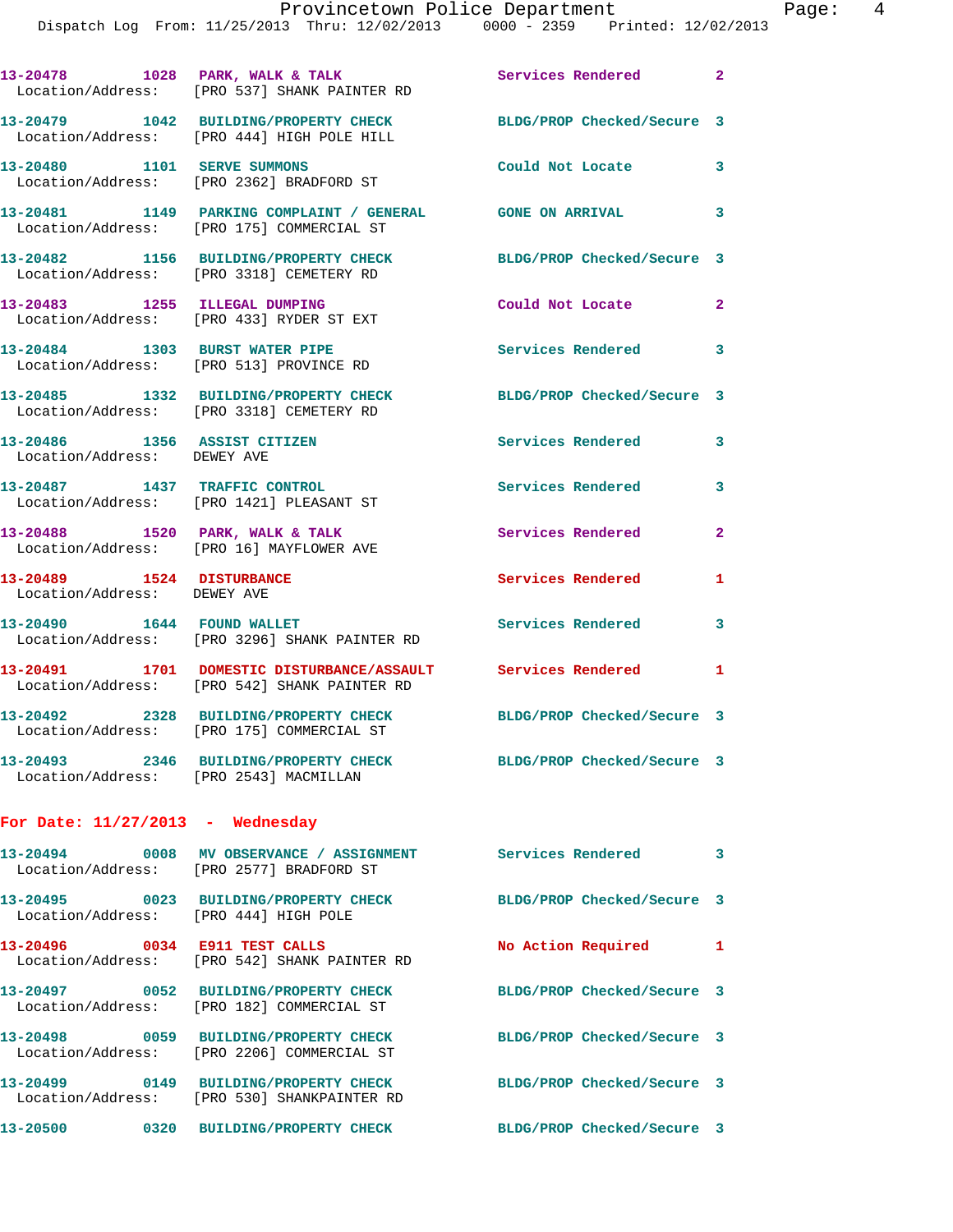|                                                     |                                                                                                                    | Provincetown Police Department | Page: 5 |  |
|-----------------------------------------------------|--------------------------------------------------------------------------------------------------------------------|--------------------------------|---------|--|
|                                                     | Dispatch Log From: 11/25/2013 Thru: 12/02/2013 0000 - 2359 Printed: 12/02/2013                                     |                                |         |  |
|                                                     | Location/Address: [PRO 2543] MACMILLAN                                                                             |                                |         |  |
| Location: CENTER OF TOWN                            | 13-20501 0415 PARK, WALK & TALK BLDG/PROP Checked/Secure 2                                                         |                                |         |  |
|                                                     | 13-20502 0446 BUILDING/PROPERTY CHECK BLDG/PROP Checked/Secure 3<br>Location/Address: [PRO 306] COMMERCIAL ST      |                                |         |  |
| Location/Address: [PRO 2] ALDEN ST                  | 13-20503 0519 BUILDING/PROPERTY CHECK BLDG/PROP Checked/Secure 3                                                   |                                |         |  |
|                                                     | 13-20504 0557 LOBBY TRAFFIC<br>Location/Address: [PRO 542] SHANK PAINTER RD                                        | Services Rendered 2            | 21      |  |
|                                                     | 13-20505 0724 BUILDING/PROPERTY CHECK BLDG/PROP Checked/Secure 3<br>Location/Address: [PRO 2494] BRADFORD ST       |                                |         |  |
|                                                     | 13-20507 0729 BUILDING/PROPERTY CHECK BLDG/PROP Checked/Secure 3<br>Location/Address: [PRO 3287] ROUTE 6           |                                |         |  |
|                                                     | 13-20506 0730 BUILDING/PROPERTY CHECK BLDG/PROP Checked/Secure 3<br>Location/Address: [PRO 444] HIGH POLE HILL     |                                |         |  |
|                                                     | 13-20508 0738 D.O.T.<br>Location/Address: [PRO 3222] ALDEN ST                                                      | Transported to Hospital 1      |         |  |
|                                                     | 13-20509 0739 MV OBSERVANCE / ASSIGNMENT Services Rendered 3<br>Location/Address: AUNT SUKEYS WAY + HARRY KEMP WAY |                                |         |  |
| 13-20510 0803 HAZARDS                               | Location/Address: [PRO 850] COMMERCIAL ST                                                                          | Services Rendered 2            |         |  |
|                                                     | 13-20511 0809 OFF AT THE SCHOOL<br>Location/Address: [PRO 569] WINSLOW ST                                          | Services Rendered 3            |         |  |
|                                                     | 13-20512 0811 BUILDING/PROPERTY CHECK BLDG/PROP Checked/Secure 3<br>Location/Address: [PRO 2500] COMMERCIAL ST     |                                |         |  |
| Refer To Accident: 13-76-AC                         | 13-20513 0814 MV ACCIDENT<br>Location/Address: [PRO 3259] MACMILLAN WHARF                                          | Services Rendered 1            |         |  |
|                                                     | 13-20520 0822 BUILDING/PROPERTY CHECK BLDG/PROP Checked/Secure 3<br>Location/Address: [PRO 1333] COMMERCIAL ST     |                                |         |  |
|                                                     | 13-20516 0858 OUCH D.O.T.<br>Location/Address: [PRO 440] HARRY KEMP WAY                                            | Transported to Hospital 1      |         |  |
|                                                     | 13-20517 0917 BUILDING/PROPERTY CHECK<br>Location/Address: [PRO 2543] MACMILLAN WHARF                              | BLDG/PROP Checked/Secure 3     |         |  |
|                                                     | 13-20518 0920 BUILDING/PROPERTY CHECK BLDG/PROP Checked/Secure 3<br>Location/Address: [PRO 3318] CEMETERY RD       |                                |         |  |
|                                                     | 13-20519 0936 BUILDING/PROPERTY CHECK BLDG/PROP Checked/Secure 3<br>Location/Address: [PRO 2206] COMMERCIAL ST     |                                |         |  |
|                                                     | 13-20521 1003 BUILDING/PROPERTY CHECK BLDG/PROP Checked/Secure 3<br>Location/Address: [PRO 516] RACE POINT RD      |                                |         |  |
| Location/Address: [PRO 2521] ROUTE 6                | 13-20522 1025 MV OBSERVANCE / ASSIGNMENT Services Rendered 3                                                       |                                |         |  |
|                                                     | 13-20523 1026 BUILDING/PROPERTY CHECK<br>Location/Address: [PRO 2898] JEROME SMITH RD                              | BLDG/PROP Checked/Secure 3     |         |  |
| 13-20524 1030 HAZARDS<br>Location/Address: COURT ST |                                                                                                                    | Services Rendered 2            |         |  |
|                                                     | 13-20525 1050 ASSIST CITIZEN<br>Location/Address: [PRO 1219] WILLOW DR                                             | BLDG/PROP Checked/Secure 3     |         |  |
|                                                     |                                                                                                                    |                                |         |  |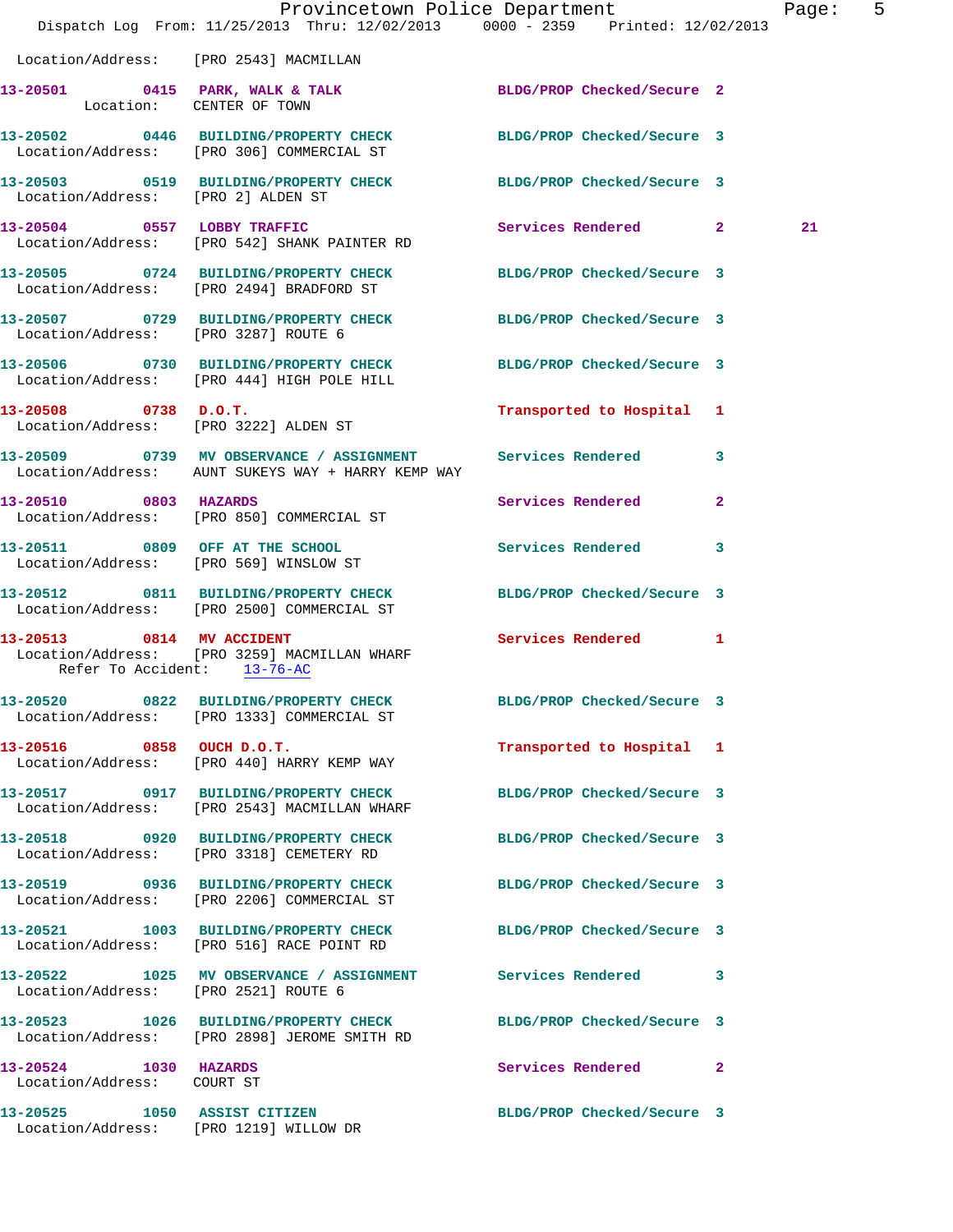**13-20526 1100 BUILDING/PROPERTY CHECK BLDG/PROP Checked/Secure 3** 

|                                                                    | Location/Address: [PRO 3317] CEMETERY RD                                                 |                            |                            |
|--------------------------------------------------------------------|------------------------------------------------------------------------------------------|----------------------------|----------------------------|
|                                                                    | 13-20528 1105 BUILDING/PROPERTY CHECK<br>Location/Address: [PRO 2206] COMMERCIAL ST      | BLDG/PROP Checked/Secure 3 |                            |
|                                                                    | 13-20527 1106 ASSIST CITIZEN<br>Location/Address: [PRO 542] SHANK PAINTER RD             | Services Rendered          | 3                          |
|                                                                    | 13-20529 1145 ASSIST AGENCY / MUTUAL AID<br>Location/Address: [PRO 542] SHANK PAINTER RD | Services Rendered 3        |                            |
|                                                                    | 13-20530 1207 ASSIST AGENCY / MUTUAL AID<br>Location/Address: [PRO 1741] COMMERCIAL ST   | Services Rendered 3        |                            |
|                                                                    | 13-20531 1255 BUILDING/PROPERTY CHECK<br>Location/Address: [PRO 2483] COMMERCIAL ST      | BLDG/PROP Checked/Secure 3 |                            |
| 13-20532 1305 MEDICAL EMERGENCY<br>Location/Address: COMMERCIAL ST |                                                                                          | Transported to Hospital 1  |                            |
| 13-20533 1413 LOST IPHONE                                          | Location/Address: [PRO 43] BRADFORD ST                                                   | Services Rendered 3        |                            |
|                                                                    | $13-20534$ 1454 PARK, WALK & TALK<br>Location/Address: [PRO 1763] COMMERCIAL ST          | Services Rendered          | $\mathbf{2}$               |
| 13-20535 1500 WIRES DOWN/PHONE                                     | Location/Address: [PRO 811] COMMERCIAL ST                                                | Services Rendered          | $\mathbf{2}$               |
|                                                                    | 13-20536 1508 FLIGHT COVERAGE<br>Location/Address: [PRO 516] RACE POINT RD               | <b>Services Rendered</b>   | $\overline{\phantom{a}}$ 2 |
|                                                                    | 13-20537 1510 BUILDING/PROPERTY CHECK<br>Location/Address: [PRO 519] RACE POINT RD       | BLDG/PROP Checked/Secure 3 |                            |
|                                                                    | 13-20538 1519 PARK, WALK & TALK<br>Location/Address: [PRO 3296] SHANKPAINTER RD          | Services Rendered          | $\overline{\phantom{a}}$ 2 |
| 13-20539 1725 TRAFFIC CONTROL                                      | Location/Address: [PRO 444] HIGH POLE HILL                                               | Services Rendered 3        |                            |
|                                                                    | 13-20540 1810 BUILDING/PROPERTY CHECK<br>Location/Address: [PRO 2206] COMMERCIAL ST      | BLDG/PROP Checked/Secure 3 |                            |
|                                                                    | 13-20542 1826 PROP CHECK REQUEST<br>Location/Address: [PRO 265] BRADFORD ST              | Services Rendered 3        |                            |
|                                                                    | 13-20541 1842 NOBLE NOT CALLING IN                                                       | <b>Services Rendered</b>   | 3                          |
|                                                                    | 13-20543 1921 BUILDING/PROPERTY CHECK<br>Location/Address: [PRO 265] BRADFORD ST         | BLDG/PROP Checked/Secure 3 |                            |
|                                                                    | 13-20544 2003 GUEST LOCK OUT<br>Location/Address: [PRO 155] COMMERCIAL ST                | <b>Services Rendered</b>   | 3                          |
|                                                                    | 13-20545 2059 PARK, WALK & TALK<br>Location/Address: [PRO 165] COMMERCIAL ST             | Services Rendered 2        |                            |
|                                                                    | 13-20546 2129 BUILDING/PROPERTY CHECK<br>Location/Address: [PRO 519] RACE POINT RD       | BLDG/PROP Checked/Secure 3 |                            |
| Location/Address: [PRO 14] BRADFORD ST                             | 13-20547 2138 MV OBSERVANCE / ASSIGNMENT Services Rendered                               |                            | 3                          |
|                                                                    | 13-20548 2145 SUSPICIOUS ACTIVITY<br>Location/Address: [PRO 994] MILLER HILL RD          | <b>Services Rendered</b>   | $\mathbf{2}$               |
| 13-20549 2203 MV STOP/VERBAL 90/7                                  | Location/Address: [PRO 1669] BRADFORD ST                                                 | <b>VERBAL WARNING</b>      | 3                          |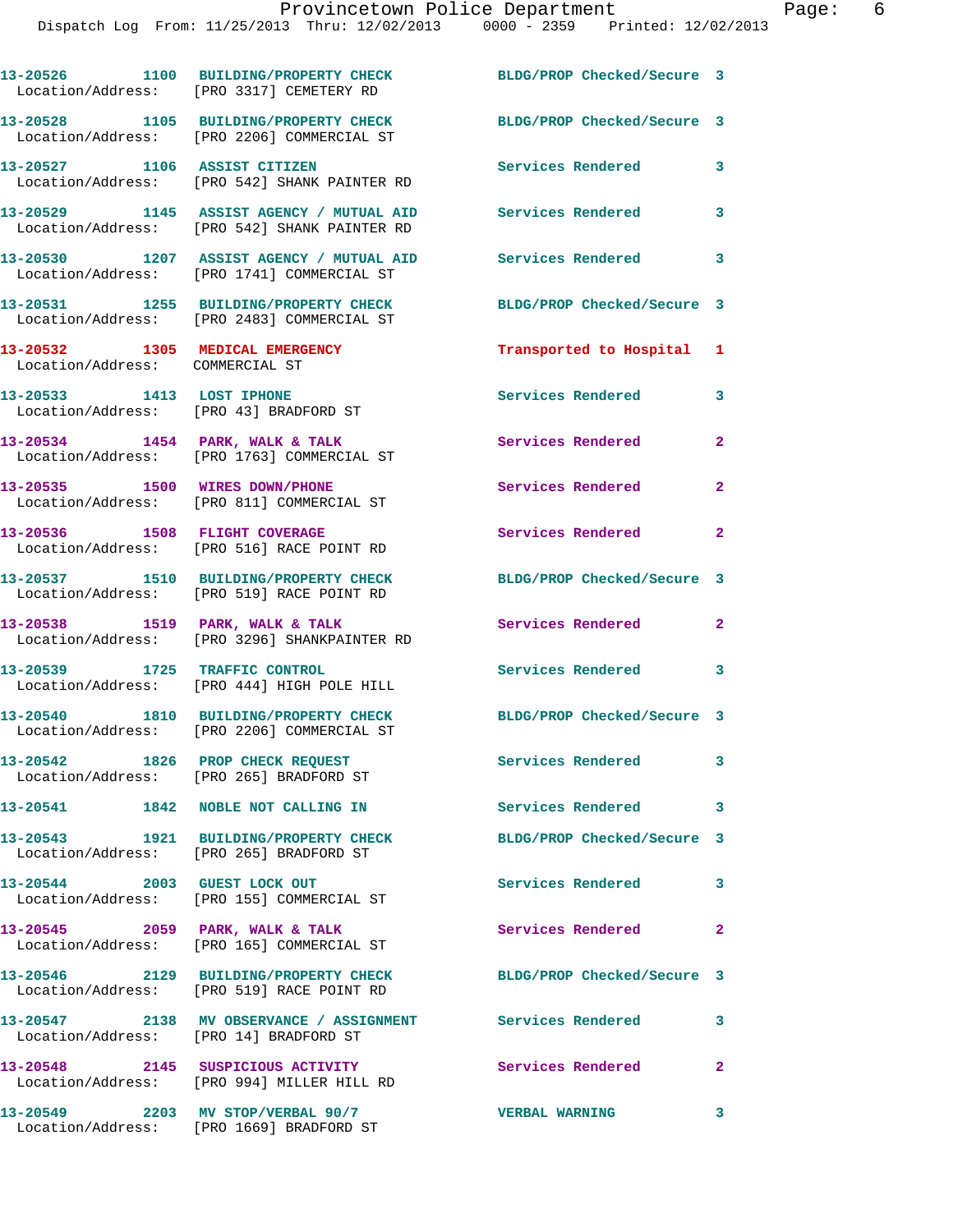**For Date: 11/28/2013 - Thursday 13-20550 0004 LOBBY TRAFFIC Services Rendered 2 14**  Location/Address: [PRO 542] SHANK PAINTER RD **13-20551 0049 BUILDING/PROPERTY CHECK BLDG/PROP Checked/Secure 3**  Location/Address: [PRO 2898] JEROME SMITH RD **13-20552 0103 BUILDING/PROPERTY CHECK BLDG/PROP Checked/Secure 3**  Location/Address: [PRO 3259] MACMILLAN WHARF **13-20553 0127 BUILDING/PROPERTY CHECK BLDG/PROP Checked/Secure 3**  Location/Address: [PRO 16] MAYFLOWER AVE 13-20554 0551 FLIGHT COVERAGE **Services Rendered** 2 Location/Address: [PRO 516] RACE POINT RD **13-20555 0724 BUILDING/PROPERTY CHECK BLDG/PROP Checked/Secure 3**  Location/Address: [PRO 571] ALDEN ST **13-20564 0730 LOST WALLET Services Rendered 3**  Location/Address: [PRO 542] SHANK PAINTER RD **13-20556 0809 BUILDING/PROPERTY CHECK BLDG/PROP Checked/Secure 3**  Location/Address: [PRO 391] COMMERCIAL ST **13-20558 0859 TURKEY TROT Services Rendered 2**  Location/Address: [PRO 2977] COMMERCIAL ST **13-20557 0900 ALARM - GENERAL False Alarm 1**  Location/Address: [PRO 3121] COMMERCIAL ST **13-20559 0956 INFO SERVICES - PHONE Services Rendered 2**  Location/Address: [PRO 597] COMMERCIAL ST **13-20560 1100 REASSURANCE CHECK Services Rendered 3**  Location/Address: OLD COLONY WAY 13-20561 1152 LOST WALLET **1152 Services Rendered** 3 Location/Address: [PRO 542] SHANK PAINTER RD 13-20562 1210 FOLLOW UP **Services Rendered** 2 Location/Address: [PRO 542] SHANK PAINTER RD **13-20563 1303 ALARM - FIRE Services Rendered 1**  Location/Address: [PRO 117] COMMERCIAL ST **13-20565 1415 BUILDING/PROPERTY CHECK BLDG/PROP Checked/Secure 3**  Location/Address: [PRO 3163] WINTHROP ST **For Date: 11/29/2013 - Friday**

| 0013<br>13-20566<br>Location/Address: | 911 TEST CALLS<br>FRO 5421 SHANK PAINTER RD                  | Services Rendered          | 1 |
|---------------------------------------|--------------------------------------------------------------|----------------------------|---|
| 13-20567<br>0024<br>Location/Address: | <b>BUILDING/PROPERTY CHECK</b><br>FPRO 5211 ROUTE 6          | Services Rendered          | 3 |
| 0032<br>13-20568<br>Location/Address: | <b>BUILDING/PROPERTY CHECK</b><br>WEST VINE ST               | BLDG/PROP Checked/Secure 3 |   |
| 13-20569<br>0056<br>Location/Address: | <b>BUILDING/PROPERTY CHECK</b><br>[PRO 2206] COMMERCIAL ST   | Services Rendered          | 3 |
| 13-20570<br>0111<br>Location/Address: | <b>BUILDING/PROPERTY CHECK</b><br>[PRO 545] SHANK PAINTER RD | BLDG/PROP Checked/Secure 3 |   |
| 13-20571<br>0113                      | <b>OBSERVANCE / ASSIGNMENT</b><br>МV                         | Services Rendered          | 3 |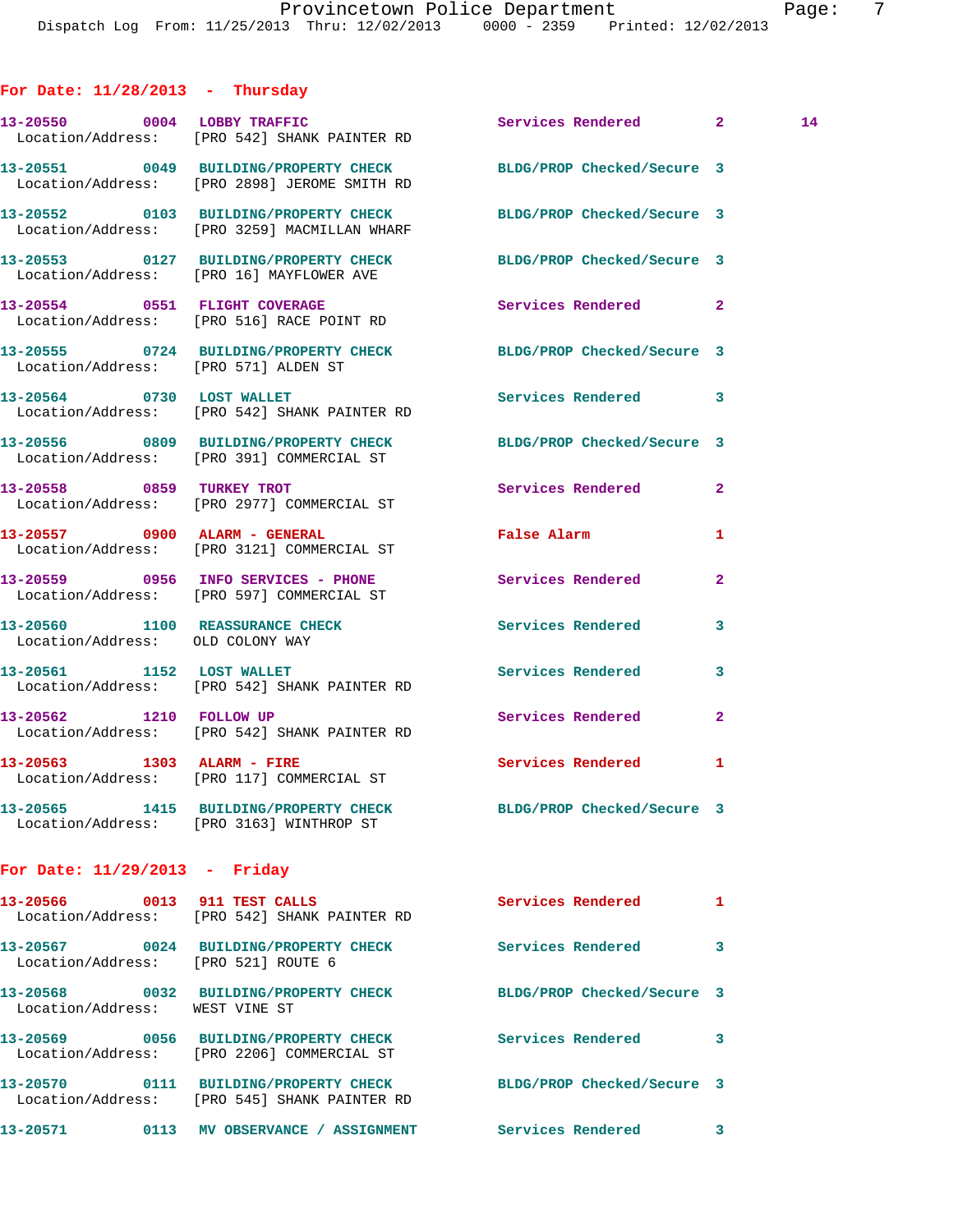|                                      | Dispatch Log From: 11/25/2013 Thru: 12/02/2013 0000 - 2359 Printed: 12/02/2013                               | Provincetown Police Department | Page: 8 |  |
|--------------------------------------|--------------------------------------------------------------------------------------------------------------|--------------------------------|---------|--|
|                                      | Location/Address: BRADFORD ST + RYDER ST                                                                     |                                |         |  |
|                                      | 13-20572 0121 BUILDING/PROPERTY CHECK BLDG/PROP Checked/Secure 3<br>Location/Address: [PRO 1783] FRANKLIN ST |                                |         |  |
|                                      | 13-20573 0143 MV OBSERVANCE / ASSIGNMENT Services Rendered 3<br>Location/Address: [PRO 2494] BRADFORD ST     |                                |         |  |
|                                      | 13-20574 0148 BUILDING/PROPERTY CHECK<br>Location/Address: [PRO 3296] SHANK PAINTER RD                       | BLDG/PROP Checked/Secure 3     |         |  |
|                                      | 13-20575 0149 BUILDING/PROPERTY CHECK<br>Location/Address: [PRO 1778] SHANK PAINTER RD                       | BLDG/PROP Checked/Secure 3     |         |  |
|                                      | 13-20576 0154 MV OBSERVANCE / ASSIGNMENT Services Rendered 3<br>Location/Address: [PRO 391] COMMERCIAL ST    |                                |         |  |
|                                      | 13-20577 0213 BUILDING/PROPERTY CHECK<br>Location/Address: [PRO 440] HARRY KEMP WAY                          | BLDG/PROP Checked/Secure 3     |         |  |
|                                      | 13-20578 0220 BUILDING/PROPERTY CHECK<br>Location/Address: [PRO 2898] JEROME SMITH RD                        | BLDG/PROP Checked/Secure 3     |         |  |
|                                      | 13-20579 0251 LOBBY TRAFFIC<br>Location/Address: [PRO 542] SHANK PAINTER RD                                  | Services Rendered 2            | 15      |  |
|                                      | 13-20580 0422 BUILDING/PROPERTY CHECK<br>Location/Address: [PRO 530] SHANK PAINTER RD                        | BLDG/PROP Checked/Secure 3     |         |  |
|                                      | 13-20581 0431 BUILDING/PROPERTY CHECK<br>Location/Address: [PRO 106] COMMERCIAL ST                           | Services Rendered<br>3         |         |  |
|                                      | 13-20582 0517 BUILDING/PROPERTY CHECK<br>Location/Address: [PRO 2490] PROVINCELANDS RD                       | <b>Services Rendered</b><br>3  |         |  |
| Location/Address: [PRO 3287] ROUTE 6 | 13-20583 0521 BUILDING/PROPERTY CHECK                                                                        | BLDG/PROP Checked/Secure 3     |         |  |
| Location/Address: [PRO 564] BAYBERRY | 13-20584 0535 BUILDING/PROPERTY CHECK                                                                        | Services Rendered<br>3         |         |  |
| Location/Address: [PRO 2521] ROUTE 6 | 13-20585 0551 MV OBSERVANCE / ASSIGNMENT Services Rendered 3                                                 |                                |         |  |
| 13-20586 0602 911 GENERAL            | Location/Address: [PRO 542] SHANK PAINTER RD                                                                 | Services Rendered<br>1         |         |  |
| 13-20587 0630 HAZARDS                | Location/Address: [PRO 516] RACE POINT RD                                                                    | Services Rendered<br>2         |         |  |
| Location/Address: [PRO 526] RYDER ST | 13-20588 0734 BUILDING/PROPERTY CHECK BLDG/PROP Checked/Secure 3                                             |                                |         |  |
| 13-20589 0741 FOLLOW UP              | Location/Address: [PRO 2207] SHANK PAINTER RD                                                                | Services Rendered 2            |         |  |
| Location/Address: [PRO 564] BAYBERRY | 13-20590 0800 BUILDING/PROPERTY CHECK BLDG/PROP Checked/Secure 3                                             |                                |         |  |
| Location/Address: [PRO 3287] ROUTE 6 | 13-20591 0810 BUILDING/PROPERTY CHECK                                                                        | BLDG/PROP Checked/Secure 3     |         |  |
|                                      | 13-20592 0826 BUILDING/PROPERTY CHECK<br>Location/Address: [PRO 3259] MACMILLAN                              | BLDG/PROP Checked/Secure 3     |         |  |
|                                      | 13-20593 0832 BUILDING/PROPERTY CHECK BLDG/PROP Checked/Secure 3<br>Location/Address: [PRO 3317] CEMETERY RD |                                |         |  |
|                                      | 13-20594 0833 BUILDING/PROPERTY CHECK<br>Location/Address: [PRO 3318] CEMETERY RD                            | BLDG/PROP Checked/Secure 3     |         |  |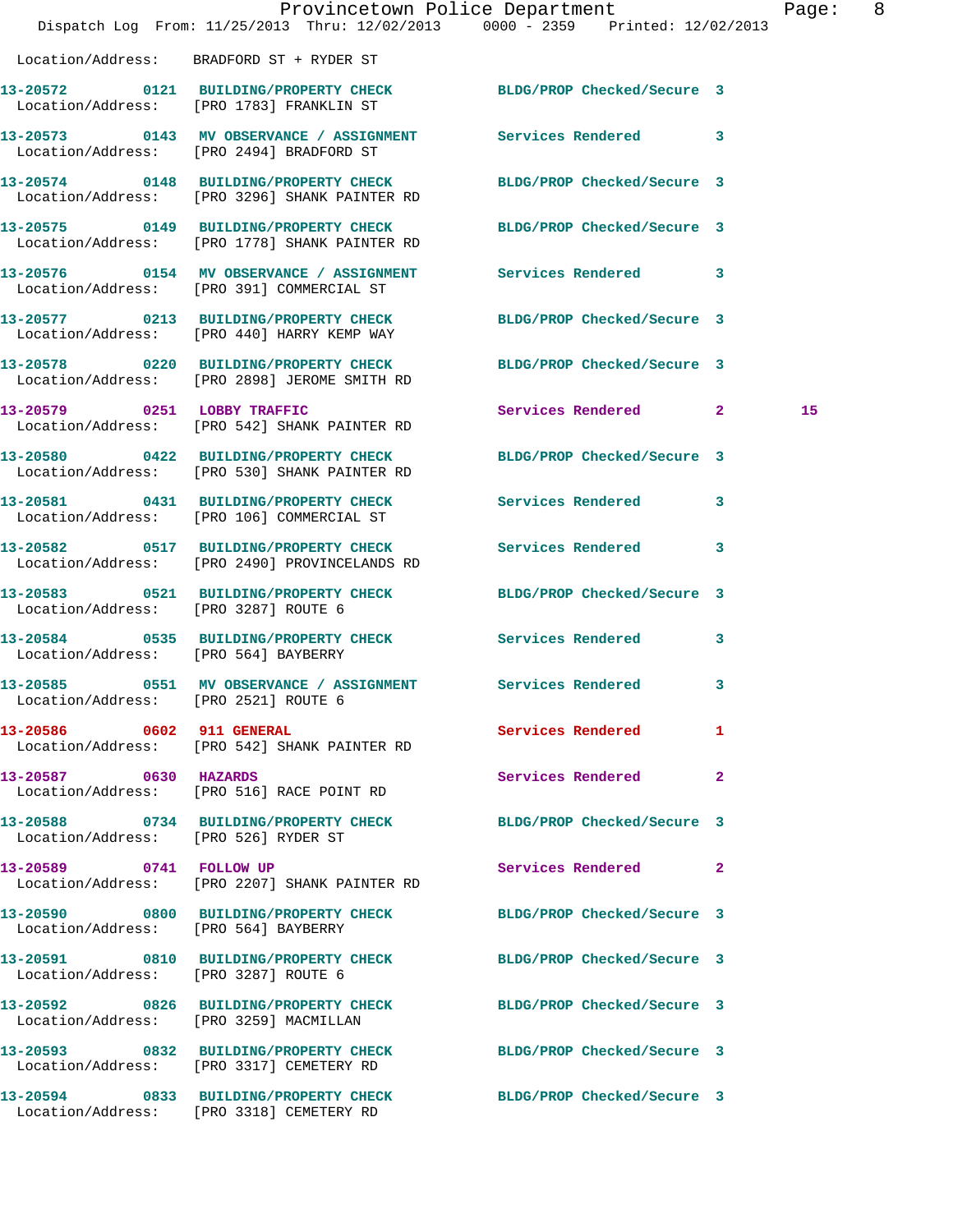|                                        | Provincetown Police Department<br>Dispatch Log From: 11/25/2013 Thru: 12/02/2013 0000 - 2359 Printed: 12/02/2013 |                            |                |
|----------------------------------------|------------------------------------------------------------------------------------------------------------------|----------------------------|----------------|
|                                        | 13-20595 0858 BUILDING/PROPERTY CHECK BLDG/PROP Checked/Secure 3<br>Location/Address: [PRO 75] CAPTAIN BERTIE RD |                            |                |
|                                        | 13-20596 0903 MV OBSERVANCE / ASSIGNMENT No Action Required<br>Location/Address: BRADFORD ST + HIGH POLE         |                            | 3              |
|                                        | 13-20597 0936 ASSIST CITIZEN<br>Location/Address: [PRO 542] SHANK PAINTER RD                                     | Services Rendered          | 3              |
| 13-20598 0943 MV STOP                  | Location/Address: BRADFORD ST + MECHANIC ST                                                                      | <b>VERBAL WARNING</b>      | 3              |
| 13-20599 0952 PET PANTRY               | Location/Address: [PRO 3296] SHANK PAINTER RD                                                                    | <b>Services Rendered</b>   | 3              |
|                                        | 13-20600 1002 BUILDING/PROPERTY CHECK<br>Location/Address: [PRO 519] RACE POINT RD                               | BLDG/PROP Checked/Secure 3 |                |
| Location/Address: [PRO 571] ALDEN ST   | 13-20601 1012 BUILDING/PROPERTY CHECK                                                                            | BLDG/PROP Checked/Secure 3 |                |
|                                        | 13-20602 1019 MV OBSERVANCE / ASSIGNMENT<br>Location/Address: BRADFORD ST + STANDISH ST                          | No Action Required         | 3              |
|                                        | 13-20603 1053 BUILDING/PROPERTY CHECK BLDG/PROP Checked/Secure 3<br>Location/Address: [PRO 391] COMMERCIAL ST    |                            |                |
|                                        | 13-20604 1107 FOLLOW UP<br>Location/Address: [PRO 2207] SHANK PAINTER RD                                         | Services Rendered          | $\mathbf{2}$   |
|                                        | 13-20605 1117 MV OBSERVANCE / ASSIGNMENT Citation/Warning Issued<br>Location/Address: BRADFORD ST + RYDER ST     |                            | 3              |
|                                        | 13-20606 1120 MV STOP<br>Location/Address: BRADFORD ST + STANDISH ST                                             | <b>VERBAL WARNING</b>      | 3              |
| 13-20607 1159 FOLLOW UP                | Location/Address: [PRO 498] NICKERSON ST                                                                         | SPOKEN TO                  | $\overline{a}$ |
| 13-20608 1245 MV STOP                  | Location/Address: BRADFORD ST + ANTHONY ST                                                                       | <b>VERBAL WARNING</b>      | 3              |
|                                        | 13-20609 1307 BUILDING/PROPERTY CHECK BLDG/PROP Checked/Secure 3<br>Location/Address: [PRO 2206] COMMERCIAL ST   |                            |                |
| Location/Address: [PRO 2520] PRINCE ST | 13-20610 1329 BUILDING/PROPERTY CHECK                                                                            | BLDG/PROP Checked/Secure 3 |                |
| Location/Address: SHANKPAINTER RD      | 13-20611 1357 MV OBSERVANCE / ASSIGNMENT No Action Required                                                      |                            | 3              |
|                                        | 13-20612 1408 LIFT ASSIST<br>Location/Address: [PRO 2904] WEST VINE ST                                           | Services Rendered          | 1              |
| Location/Address: [PRO 569] WINSLOW ST | 13-20613 1413 BUILDING/PROPERTY CHECK                                                                            | <b>Services Rendered</b>   | 3              |
|                                        | 13-20614 1425 FOUND WALLET<br>Location/Address: [PRO 542] SHANK PAINTER RD                                       | Services Rendered          | 3              |
|                                        | 13-20615 1444 MEDICAL EMERGENCY<br>Location/Address: [PRO 2904] WEST VINE ST                                     | Transported to Hospital    | 1              |
| Location/Address: [PRO 2580] ROUTE 6   | 13-20617 1531 FOUND VERIZON DROID CELL PHONE No Action Required                                                  |                            | 3              |
|                                        | 13-20618 1541 LOST SET OF KEYS<br>Location/Address: [PRO 1953] COMMERCIAL ST                                     | Services Rendered          | 3              |
|                                        | 13-20619               1548    COMPLAINT-STOLEN WALLET                   Services Rendered                       |                            | 3              |

Location/Address: [PRO 208] COMMERCIAL ST

Page: 9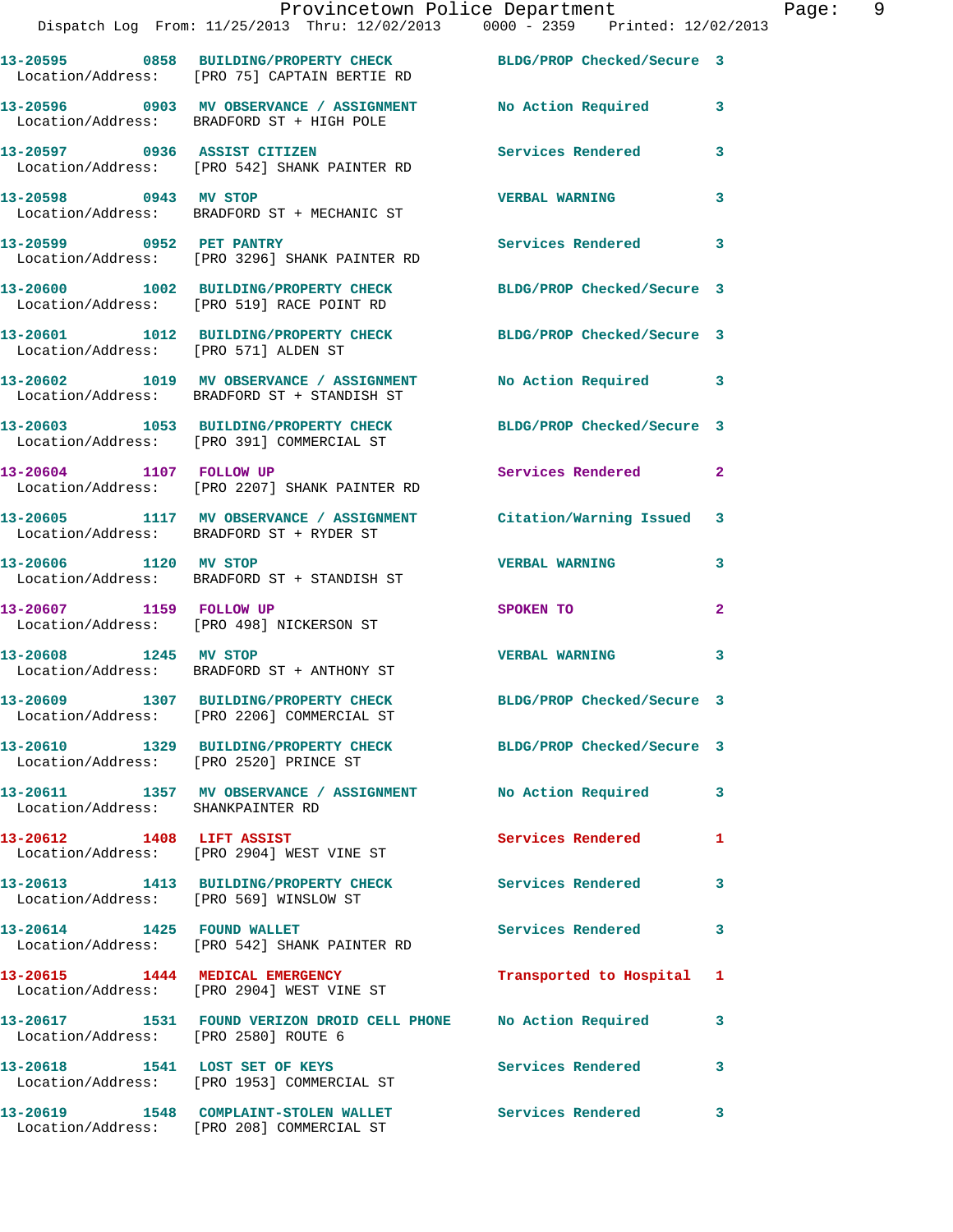|                                                             | 13-20620 1605 PARKING COMPLAINT / GENERAL No Action Required<br>Location/Address: CONANT ST + COMMERCIAL ST    |                            | 3            |                 |
|-------------------------------------------------------------|----------------------------------------------------------------------------------------------------------------|----------------------------|--------------|-----------------|
|                                                             | 13-20621 1639 ASSIST AGENCY / WATER DEPT Taken/Referred to Other<br>Location/Address: [PRO 739] BRADFORD ST    |                            | 3            |                 |
| 13-20622 1639 COMPLAINT                                     | Location/Address: [PRO 269] COMMERCIAL ST                                                                      | SPOKEN TO                  | 3            |                 |
|                                                             | 13-20623 1703 BUILDING/PROPERTY CHECK BLDG/PROP Checked/Secure 3<br>Location/Address: [PRO 3259] MACMILLAN     |                            |              |                 |
|                                                             | 13-20624 1718 FOUND WALLET/RETURNED No Action Required 3<br>Location/Address: [PRO 3121] COMMERCIAL ST         |                            |              |                 |
| Location/Address: [PRO 444] HIGH POLE                       | 13-20625 1801 BUILDING/PROPERTY CHECK BLDG/PROP Checked/Secure 3                                               |                            |              |                 |
| 13-20626 1817 MV COMPLAINT<br>Location/Address: BRADFORD ST |                                                                                                                | <b>GONE ON ARRIVAL</b>     | $\mathbf{2}$ |                 |
|                                                             | 13-20628 1840 BUILDING/PROPERTY CHECK BLDG/PROP Checked/Secure 3<br>Location/Address: [PRO 2206] COMMERCIAL ST |                            |              |                 |
|                                                             | 13-20627 1841 ASSIST CITIZEN-ATL SUBJECT Services Rendered<br>Location/Address: [PRO 3167] COMMERCIAL ST       |                            | 3            |                 |
|                                                             | 13-20629 2011 BUILDING/PROPERTY CHECK BLDG/PROP Checked/Secure 3<br>Location/Address: [PRO 519] RACE POINT RD  |                            |              |                 |
|                                                             | 13-20630 2026 MEDICAL EMERGENCY<br>Location/Address: [PRO 1061] PILGRIM HEIGHTS RD                             | Transported to Hospital 1  |              |                 |
|                                                             | 13-20631 2047 ALARM - SOUNDING<br>Location/Address: [PRO 2620] NELSON AVE                                      | Services Rendered          | 1            |                 |
|                                                             | 13-20632 2336 PARK, WALK & TALK 2008 Services Rendered<br>Location: [PRO 3431] LOPES SQUARE                    |                            | $\mathbf{2}$ |                 |
| 13-20633 2343 BAR CHECK                                     | Location/Address: [PRO 3443] COMMERCIAL ST                                                                     | Services Rendered          | $\mathbf{2}$ |                 |
| Location/Address: [PRO 444] HIGH POLE                       | 13-20634 2346 BUILDING/PROPERTY CHECK BLDG/PROP Checked/Secure 3                                               |                            |              |                 |
|                                                             | 13-20635 2351 BUILDING/PROPERTY CHECK<br>Location/Address: [PRO 1638] COMMERCIAL ST                            | BLDG/PROP Checked/Secure 3 |              |                 |
|                                                             | 13-20636 2352 MV OBSERVANCE / ASSIGNMENT Services Rendered<br>Location/Address: BRADFORD ST + STANDISH ST      |                            | 3            |                 |
| For Date: $11/30/2013$ - Saturday                           |                                                                                                                |                            |              |                 |
|                                                             | 13-20637 0057 MV OBSERVANCE / ASSIGNMENT Services Rendered<br>Location/Address: BRADFORD ST + RYDER ST         |                            | 3            |                 |
| 13-20638 0122 MV ACCIDENT                                   | Location/Address: MECHANIC ST + TREMONT ST<br>Refer To Arrest: $13-272-AR$<br>Refer To Accident: 13-77-AC      | Arrest(s) Made             | 1            |                 |
| 13-20639 0224 LOBBY TRAFFIC                                 | Location/Address: [PRO 542] SHANK PAINTER RD                                                                   | Services Rendered          | $\mathbf{2}$ | 12 <sub>1</sub> |
| 13-20640 0349 MEDICAL EMERGENCY                             | Location/Address: [PRO 2904] WEST VINE ST                                                                      | Services Rendered          | 1            |                 |
|                                                             | 13-20641 0610 BUILDING/PROPERTY CHECK<br>Location/Address: [PRO 3259] MACMILLAN WHARF                          | BLDG/PROP Checked/Secure 3 |              |                 |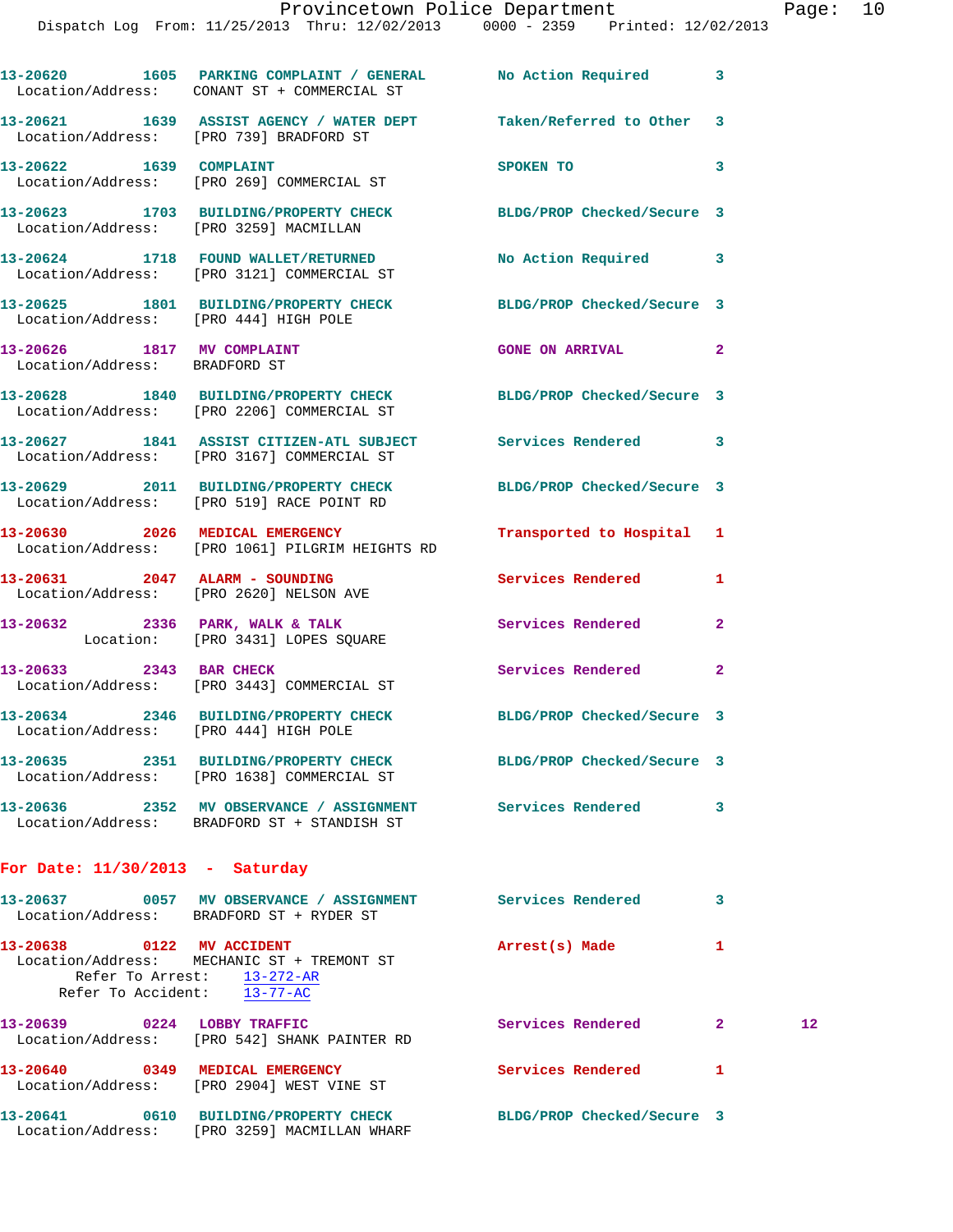|                                                               | 13-20642 0621 BUILDING/PROPERTY CHECK<br>Location/Address: [PRO 519] RACE POINT RD      | BLDG/PROP Checked/Secure 3 |                |
|---------------------------------------------------------------|-----------------------------------------------------------------------------------------|----------------------------|----------------|
| 13-20643 0647 COMPLAINT                                       | Location/Address: [PRO 518] RACE POINT RD                                               | Services Rendered 3        |                |
|                                                               | 13-20644 0741 BUILDING/PROPERTY CHECK<br>Location/Address: [PRO 2206] COMMERCIAL ST     | BLDG/PROP Checked/Secure 3 |                |
| Location/Address: ROUTE 6 + SNAIL RD                          | 13-20645 0757 MV OBSERVANCE / ASSIGNMENT Services Rendered 3                            |                            |                |
| Location/Address: [PRO 3259] MACMILLAN                        | 13-20646 0803 BUILDING/PROPERTY CHECK                                                   | BLDG/PROP Checked/Secure 3 |                |
|                                                               | 13-20647 0814 BUILDING/PROPERTY CHECK<br>Location/Address: [PRO 2898] JEROME SMITH RD   | BLDG/PROP Checked/Secure 3 |                |
| 13-20648 0815 FOLLOW UP                                       | Location/Address: [PRO 518] RACE POINT RD                                               | Services Rendered 2        |                |
| Location/Address: [PRO 2818] CONWELL ST                       | 13-20649 0842 MV OBSERVANCE / ASSIGNMENT Services Rendered                              |                            | 3              |
| Location/Address: [PRO 564] BAYBERRY                          | 13-20650 0851 BUILDING/PROPERTY CHECK BLDG/PROP Checked/Secure 3                        |                            |                |
|                                                               | 13-20651 0913 ASSIST CITIZEN<br>Location/Address: [PRO 542] SHANK PAINTER RD            | SPOKEN TO                  | 3              |
| 13-20652 0915 MEDICAL EMERGENCY                               | Location/Address: [PRO 542] SHANK PAINTER RD                                            | Services Rendered          | 1              |
|                                                               | 13-20653 0916 MV OBSERVANCE / ASSIGNMENT<br>Location/Address: BRADFORD ST + STANDISH ST | No Action Required         | 3              |
| 13-20654 0936 MV HIT & RUN/MINOR                              | Location/Address: [PRO 2122] COMMERCIAL ST                                              | Services Rendered          | $\overline{a}$ |
| 13-20655 0955 LOST DOG<br>Location/Address: [PRO 2094] W END  |                                                                                         | No Action Required         | $\mathbf{2}$   |
|                                                               | 13-20656 1003 REASSURANCE CHECK<br>Location/Address: [PRO 3632] COMMERCIAL ST           | <b>Services Rendered</b>   | 3              |
|                                                               | 13-20657 1006 BUILDING/PROPERTY CHECK<br>Location/Address: [PRO 2494] BRADFORD ST       | BLDG/PROP Checked/Secure 3 |                |
|                                                               | 13-20658 1021 BUILDING/PROPERTY CHECK<br>Location/Address: [PRO 391] COMMERCIAL ST      | BLDG/PROP Checked/Secure 3 |                |
| Location/Address: [PRO 2] ALDEN ST                            | 13-20659 1030 BUILDING/PROPERTY CHECK                                                   | BLDG/PROP Checked/Secure 3 |                |
| 13-20660 1035 COMPLAINT                                       | Location/Address: COMMERCIAL ST + PLEASANT ST                                           | Services Rendered 3        |                |
|                                                               | 13-20661 1055 BUILDING/PROPERTY CHECK<br>Location/Address: [PRO 519] RACE POINT RD      | BLDG/PROP Checked/Secure 3 |                |
| Location/Address: SHANK PAINTER RD                            | 13-20662 1129 MV OBSERVANCE / ASSIGNMENT No Action Required                             |                            | 3              |
| 13-20663 1155 PHONE SCAM                                      | Location/Address: [PRO 542] SHANK PAINTER RD                                            | SPOKEN TO                  | 3              |
| 13-20664 1200 MV STOP<br>Location/Address: [PRO 2479] ROUTE 6 |                                                                                         | <b>VERBAL WARNING</b>      | 3              |
| 13-20665                                                      | 1200 MV OBSERVANCE / ASSIGNMENT Citation/Warning Issued 3                               |                            |                |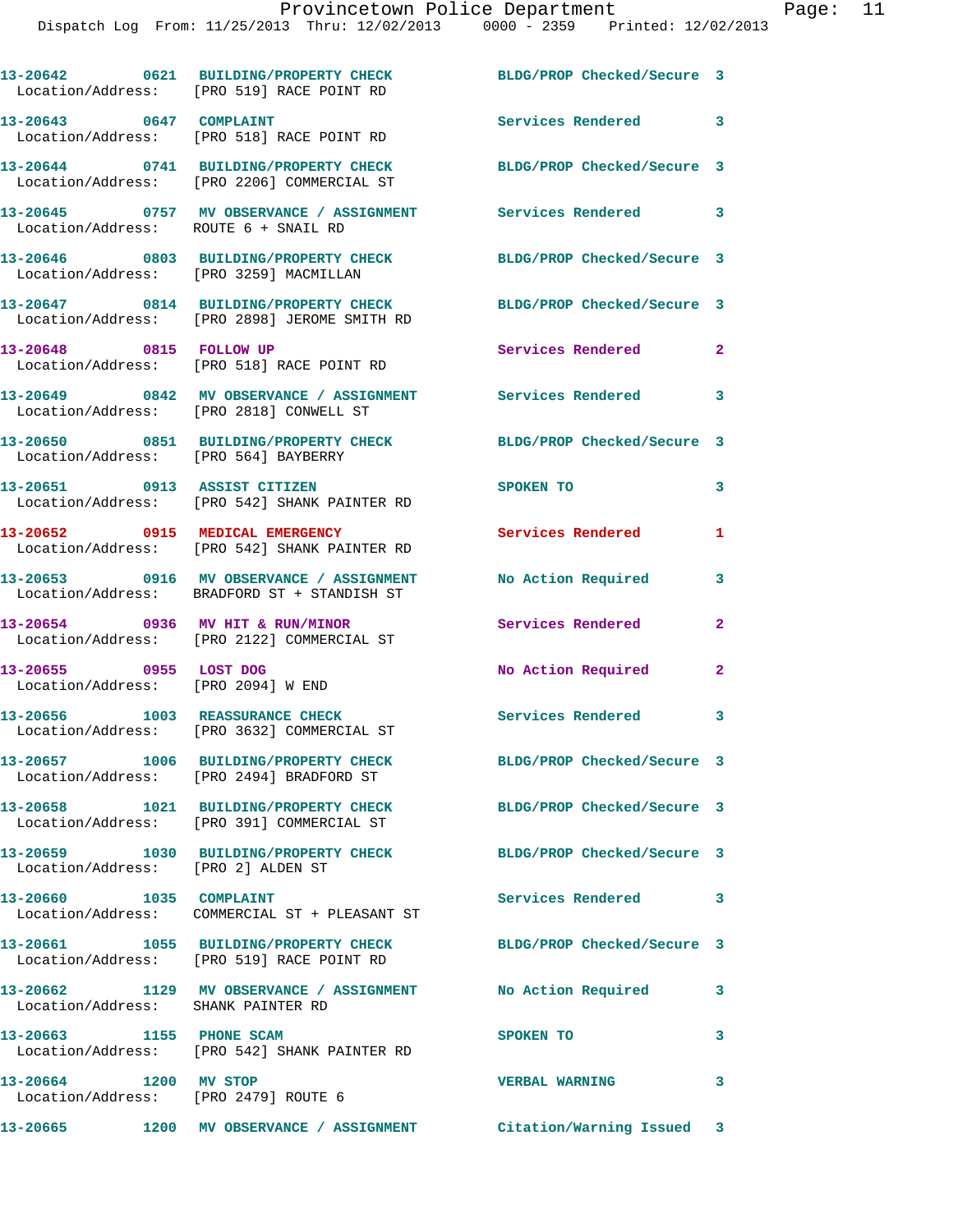|                                                                    | Dispatch Log From: 11/25/2013 Thru: 12/02/2013 0000 - 2359 Printed: 12/02/2013                                 | Provincetown Police Department | P              |
|--------------------------------------------------------------------|----------------------------------------------------------------------------------------------------------------|--------------------------------|----------------|
|                                                                    | Location/Address: BRADFORD ST + HOWLAND ST                                                                     |                                |                |
| 13-20666 1208 MV STOP                                              | Location/Address: BRADFORD ST + ANTHONY ST                                                                     | <b>VERBAL WARNING</b>          | 3              |
|                                                                    | 13-20667 1255 BUILDING/PROPERTY CHECK BLDG/PROP Checked/Secure 3<br>Location/Address: [PRO 2206] COMMERCIAL ST |                                |                |
|                                                                    | 13-20668 1306 PARK, WALK & TALK<br>Location/Address: [PRO 3194] COMMERCIAL ST                                  | <b>Services Rendered</b>       | $\mathbf{2}$   |
| 13-20669 1311 MV STOP                                              | Location: [PRO 3431] LOPES SQUARE                                                                              | <b>VERBAL WARNING</b>          | 3              |
|                                                                    | 13-20670 1312 ALARM SOUNDING<br>Location/Address: [PRO 2737] COMMERCIAL ST                                     | <b>Services Rendered</b>       | 1              |
| 13-20671 1343 ALARM - FIRE                                         | Location/Address: [PRO 106] COMMERCIAL ST                                                                      | False Alarm                    | 1              |
|                                                                    | 13-20672 1345 MV STOP<br>Location/Address: [PRO 2518] ROUTE 6                                                  | <b>VERBAL WARNING</b>          | 3              |
| 13-20673 1349 MEDICAL EMERGENCY                                    | Location/Address: [PRO 915] FREEMAN ST                                                                         | Transported to Hospital        | 1              |
| Location/Address: STANDISH ST                                      | 13-20675 1400 PARK, WALK & TALK                                                                                | <b>No Action Required</b>      | $\mathbf{2}$   |
| 13-20676 1427 COMPLAINT                                            | Location/Address: [PRO 542] SHANK PAINTER RD                                                                   | Services Rendered              | 3              |
|                                                                    | 13-20677 1505 PARK, WALK & TALK<br>Location/Address: [PRO 1847] COMMERCIAL ST                                  | <b>Services Rendered</b>       | $\overline{2}$ |
|                                                                    | 13-20678 1521 BUILDING/PROPERTY CHECK<br>Location/Address: [PRO 447] JEROME SMITH RD                           | BLDG/PROP Checked/Secure 3     |                |
|                                                                    | 13-20679 1531 BUILDING/PROPERTY CHECK<br>Location/Address: [PRO 182] COMMERCIAL ST                             | BLDG/PROP Checked/Secure 3     |                |
| 13-20680<br>Location/Address: [PRO 2521] ROUTE 6                   | 1541 MV OBSERVANCE / ASSIGNMENT Services Rendered                                                              |                                | 3              |
| Location/Address: [PRO 433] RYDER ST                               | 13-20681 1548 BUILDING/PROPERTY CHECK BLDG/PROP Checked/Secure 3                                               |                                |                |
|                                                                    | 13-20682 1610 TRAFFIC CONTROL<br>Location: [PRO 3431] LOPES SQUARE                                             | Services Rendered              | 3              |
|                                                                    | 13-20683 1618 BUILDING/PROPERTY CHECK<br>Location/Address: [PRO 519] RACE POINT RD                             | BLDG/PROP Checked/Secure 3     |                |
|                                                                    | 13-20684 1624 PARK, WALK & TALK<br>Location/Address: [PRO 312] COMMERCIAL ST                                   | Services Rendered              | $\mathbf{2}$   |
| 13-20685 1624 MV COMPLAINT<br>Location/Address: ROUTE 6            |                                                                                                                | Could Not Locate               | $\mathbf{2}$   |
| 13-20686 1642 PARK, WALK & TALK<br>Location/Address: COMMERCIAL ST |                                                                                                                | Services Rendered              | $\mathbf{2}$   |
|                                                                    | 13-20687 1802 MV OBSERVANCE / ASSIGNMENT Services Rendered<br>Location/Address: [PRO 94] BRADFORD ST           |                                | 3              |
| 13-20688 1802 MV COMPLAINT<br>Location/Address: ROUTE 6            |                                                                                                                | <b>GONE ON ARRIVAL</b>         | $\mathbf{2}$   |
| 13-20689 1814 MV STOP                                              | Location/Address: PEARL ST + BRADFORD ST                                                                       | <b>VERBAL WARNING</b>          | 3              |

age: 12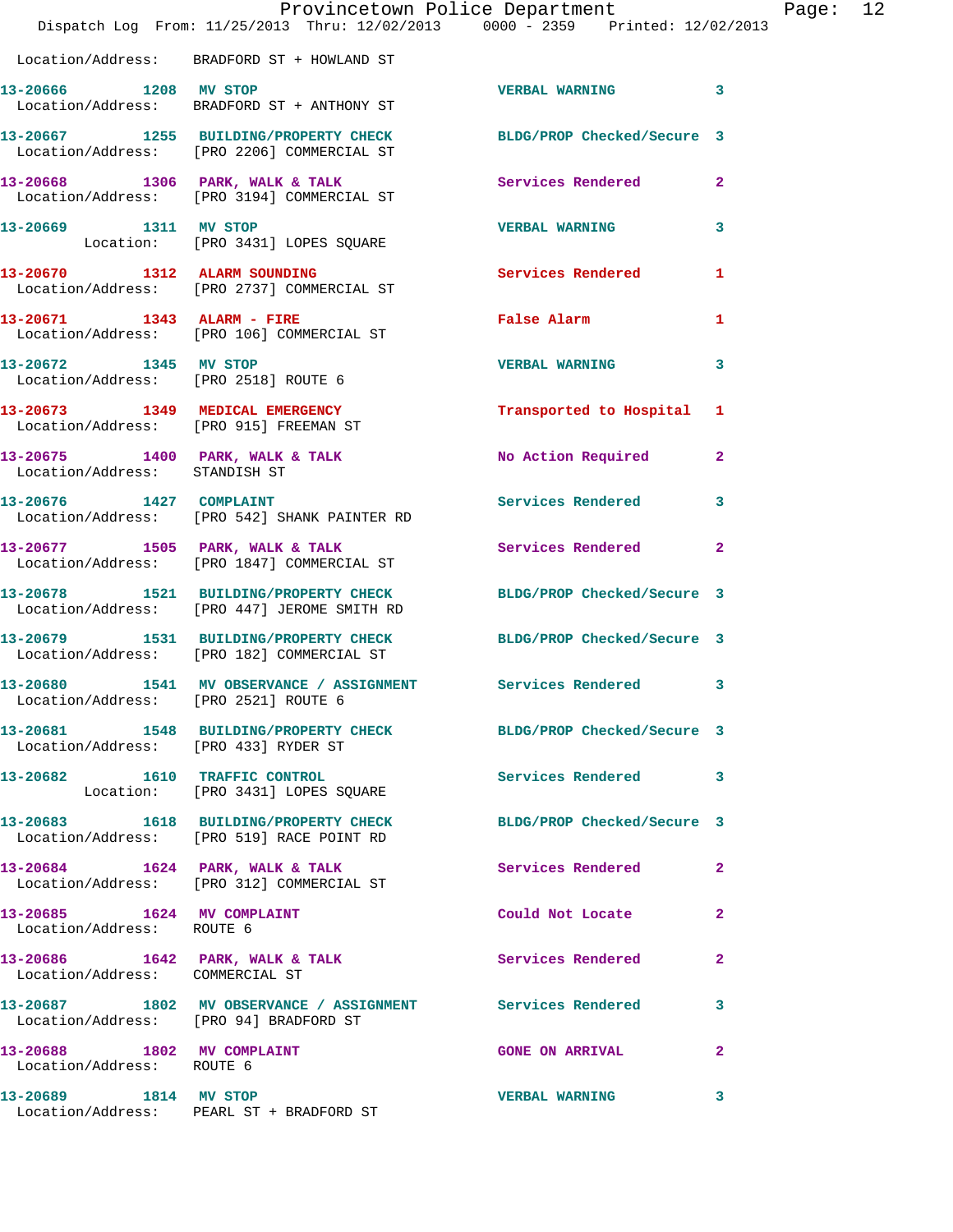**13-20693 1837 BUILDING/PROPERTY CHECK BLDG/PROP Checked/Secure 3**  Location/Address: [PRO 175] COMMERCIAL ST

**13-20694 1913 ASSIST CITIZEN Services Rendered 3**  Location/Address: [PRO 542] SHANK PAINTER RD

Location/Address: CEMETERY RD + CONWELL ST

Location/Address: BRADFORD ST + COTTAGE ST

Location/Address: [PRO 1783] FRANKLIN ST

**13-20697 2009 ASSIST AGENCY / SEWER DEPT Taken/Referred to Other 3**  Location/Address: FRANKLIN ST

Location/Address: [PRO 564] BAYBERRY

Location/Address: [PRO 3259] MACMILLAN

Location/Address: [PRO 183] COMMERCIAL ST

**13-20701 2040 MV OBSERVANCE / ASSIGNMENT Services Rendered 3**  Location/Address: [PRO 216] COMMERCIAL ST

Location/Address: [PRO 306] COMMERCIAL ST

Location/Address: [PRO 216] COMMERCIAL ST

Location/Address: COMMERCIAL ST

**13-20705 2227 BUILDING/PROPERTY CHECK BLDG/PROP Checked/Secure 3**  Location/Address: [PRO 2542] COMMERCIAL ST

**13-20706 2328 MV ACCIDENT/PAST OCCURRED Services Rendered 1**  Location/Address: [PRO 1725] SHIPS WAY RD

**13-20707 2339 BURGLAR ALARM False Alarm 1**  Location/Address: [PRO 2542] COMMERCIAL ST

Location/Address: [PRO 2539] RYDER ST

**For Date: 12/01/2013 - Sunday**

Location/Address: [PRO 2543] MACMILLAN

Location/Address: [PRO 516] RACE POINT RD

13-20711 0036 LOBBY TRAFFIC Services Rendered 2 11 Location/Address: [PRO 542] SHANK PAINTER RD

**13-20712 0043 BUILDING/PROPERTY CHECK BLDG/PROP Checked/Secure 3**  Location/Address: [PRO 1778] SHANKPAINTER RD

**13-20695 1948 MV OBSERVANCE / ASSIGNMENT Services Rendered 3 13-20696 1959 BUILDING/PROPERTY CHECK BLDG/PROP Checked/Secure 3** 

**13-20698 2018 BUILDING/PROPERTY CHECK Services Rendered 3** 

**13-20699 2026 BUILDING/PROPERTY CHECK BLDG/PROP Checked/Secure 3** 

13-20700 2032 PARK, WALK & TALK 2 Services Rendered 2

**13-20702 2042 BUILDING/PROPERTY CHECK BLDG/PROP Checked/Secure 3** 

**13-20703 2113 BUILDING/PROPERTY CHECK BLDG/PROP Checked/Secure 3** 

13-20704 2202 PARK, WALK & TALK **Services Rendered** 2

**13-20708 2359 BUILDING/PROPERTY CHECK BLDG/PROP Checked/Secure 3** 

**13-20709 0007 BUILDING/PROPERTY CHECK BLDG/PROP Checked/Secure 3 13-20710 0030 BUILDING/PROPERTY CHECK BLDG/PROP Checked/Secure 3**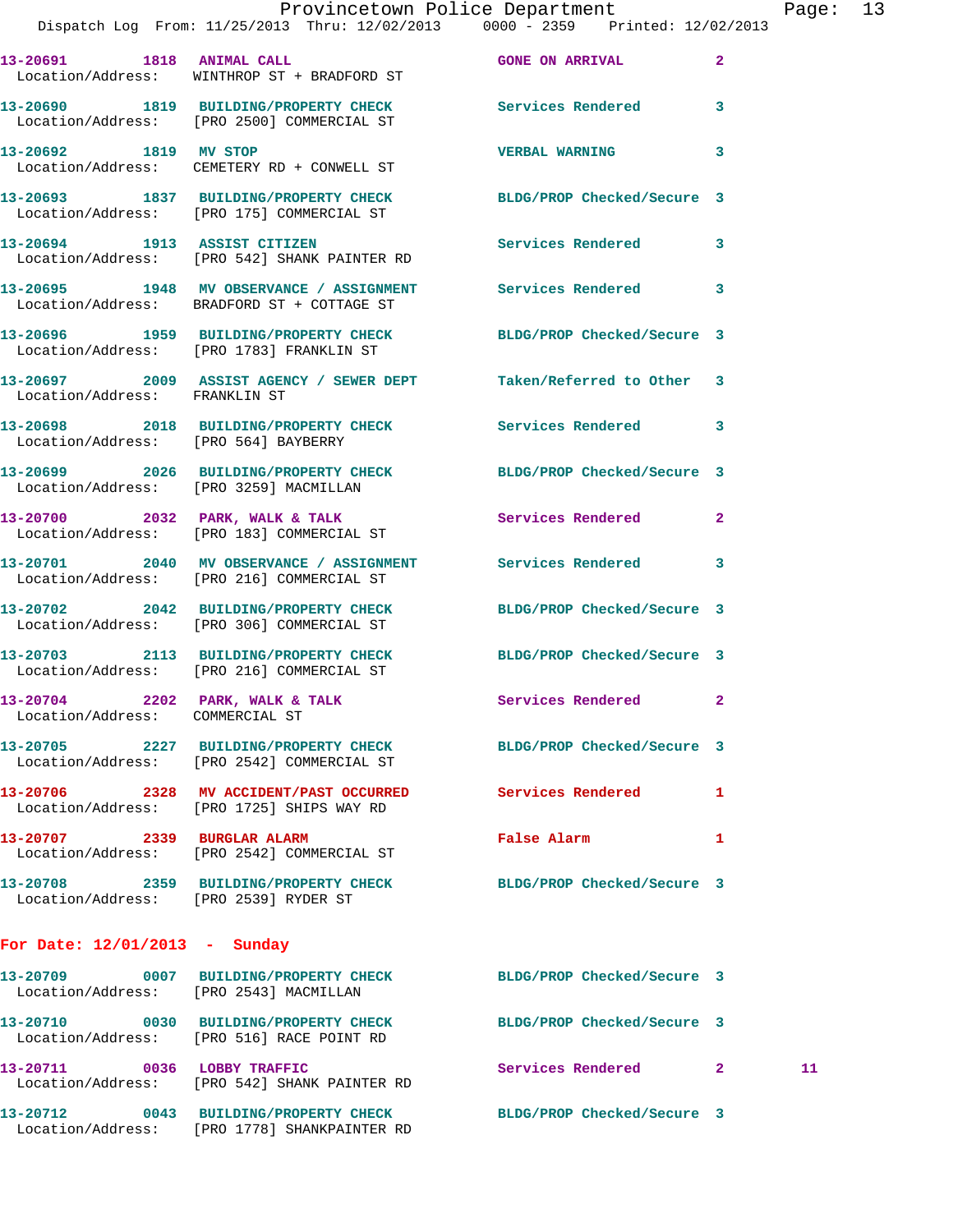|                                                                                                    | 13-20713 0044 BUILDING/PROPERTY CHECK BLDG/PROP Checked/Secure 3<br>Location/Address: [PRO 2206] COMMERCIAL ST       |                            |    |              |
|----------------------------------------------------------------------------------------------------|----------------------------------------------------------------------------------------------------------------------|----------------------------|----|--------------|
|                                                                                                    | 13-20714 0100 MV OBSERVANCE / ASSIGNMENT Services Rendered<br>Location/Address: [PRO 2577] BRADFORD ST               |                            | 3  |              |
| Location/Address: [PRO 595] BRADFORD ST                                                            | 13-20715 0107 MV OBSERVANCE / ASSIGNMENT Services Rendered                                                           |                            | 3  |              |
| 13-20716 0123 DISTURBANCE                                                                          | Location/Address: [PRO 105] COMMERCIAL ST                                                                            | <b>SPOKEN TO</b>           | 1. | $\mathbf{1}$ |
|                                                                                                    | 13-20717 0142 NOISE COMPLAINT<br>Location/Address: [PRO 1366] CONWELL ST                                             | SPOKEN TO                  | 3  |              |
| 13-20718 0154 MV STOP/ARREST<br>Location/Address: [PRO 2513] ROUTE 6<br>Refer To Arrest: 13-273-AR |                                                                                                                      | Arrest(s) Made             | 3  |              |
|                                                                                                    | 13-20719 0740 BUILDING/PROPERTY CHECK BLDG/PROP Checked/Secure 3<br>Location/Address: [PRO 2898] JEROME SMITH RD     |                            |    |              |
|                                                                                                    | 13-20720 0751 BUILDING/PROPERTY CHECK<br>Location/Address: [PRO 3292] COMMERCIAL ST                                  | BLDG/PROP Checked/Secure 3 |    |              |
|                                                                                                    | 13-20721 0758 BUILDING/PROPERTY CHECK<br>Location/Address: [PRO 530] SHANKPAINTER RD                                 | BLDG/PROP Checked/Secure 3 |    |              |
|                                                                                                    | 13-20722 0802 BUILDING/PROPERTY CHECK<br>Location/Address: [PRO 1778] SHANKPAINTER RD                                | BLDG/PROP Checked/Secure 3 |    |              |
| Location/Address: [PRO 2513] ROUTE 6                                                               | 13-20724 0809 MV OBSERVANCE / ASSIGNMENT No Action Required                                                          |                            | 3  |              |
| Location/Address: [PRO 2520] PRINCE ST                                                             | 13-20725 0841 BUILDING/PROPERTY CHECK BLDG/PROP Checked/Secure 3                                                     |                            |    |              |
|                                                                                                    | 13-20726 0847 MV OBSERVANCE / ASSIGNMENT Services Rendered 3<br>Location/Address: JEROME SMITH RD + SHANK PAINTER RD |                            |    |              |
|                                                                                                    | 13-20727 0909 BUILDING/PROPERTY CHECK<br>Location/Address: [PRO 488] MAYFLOWER ST                                    | BLDG/PROP Checked/Secure 3 |    |              |
| Location/Address: [PRO 3259] MACMILLAN                                                             | 13-20728 0922 BUILDING/PROPERTY CHECK BLDG/PROP Checked/Secure 3                                                     |                            |    |              |
|                                                                                                    | 13-20729 0930 TOY COLLECTION<br>Location/Address: [PRO 285] COMMERCIAL ST                                            | Services Rendered          | 3  |              |
| 13-20723 0931 MV STOP                                                                              | Location/Address: [PRO 489] JEROME SMITH RD                                                                          | <b>VERBAL WARNING</b>      | 3  |              |
| 13-20730 0938 TOY COLLECTION                                                                       | Location/Address: [PRO 606] CONWELL ST                                                                               | Services Rendered          | 3  |              |
|                                                                                                    | 13-20731 0945 TOY COLLECTION<br>Location/Address: [PRO 3296] SHANK PAINTER RD                                        | Services Rendered          | 3  |              |
|                                                                                                    | 13-20732 0958 LOST BLACK WALLET/FOUND<br>Location/Address: [PRO 542] SHANK PAINTER RD                                | <b>Services Rendered</b>   | 3  |              |
| Location/Address: [PRO 2] ALDEN ST                                                                 | 13-20733 1016 BUILDING/PROPERTY CHECK BLDG/PROP Checked/Secure 3                                                     |                            |    |              |
| 13-20734 1036 MV STOP                                                                              | Location/Address: [PRO 43] BRADFORD ST                                                                               | <b>VERBAL WARNING</b>      | 3  |              |
|                                                                                                    | 13-20735 1044 BUILDING/PROPERTY CHECK BLDG/PROP Checked/Secure 3<br>Location/Address: [PRO 2577] BRADFORD ST         |                            |    |              |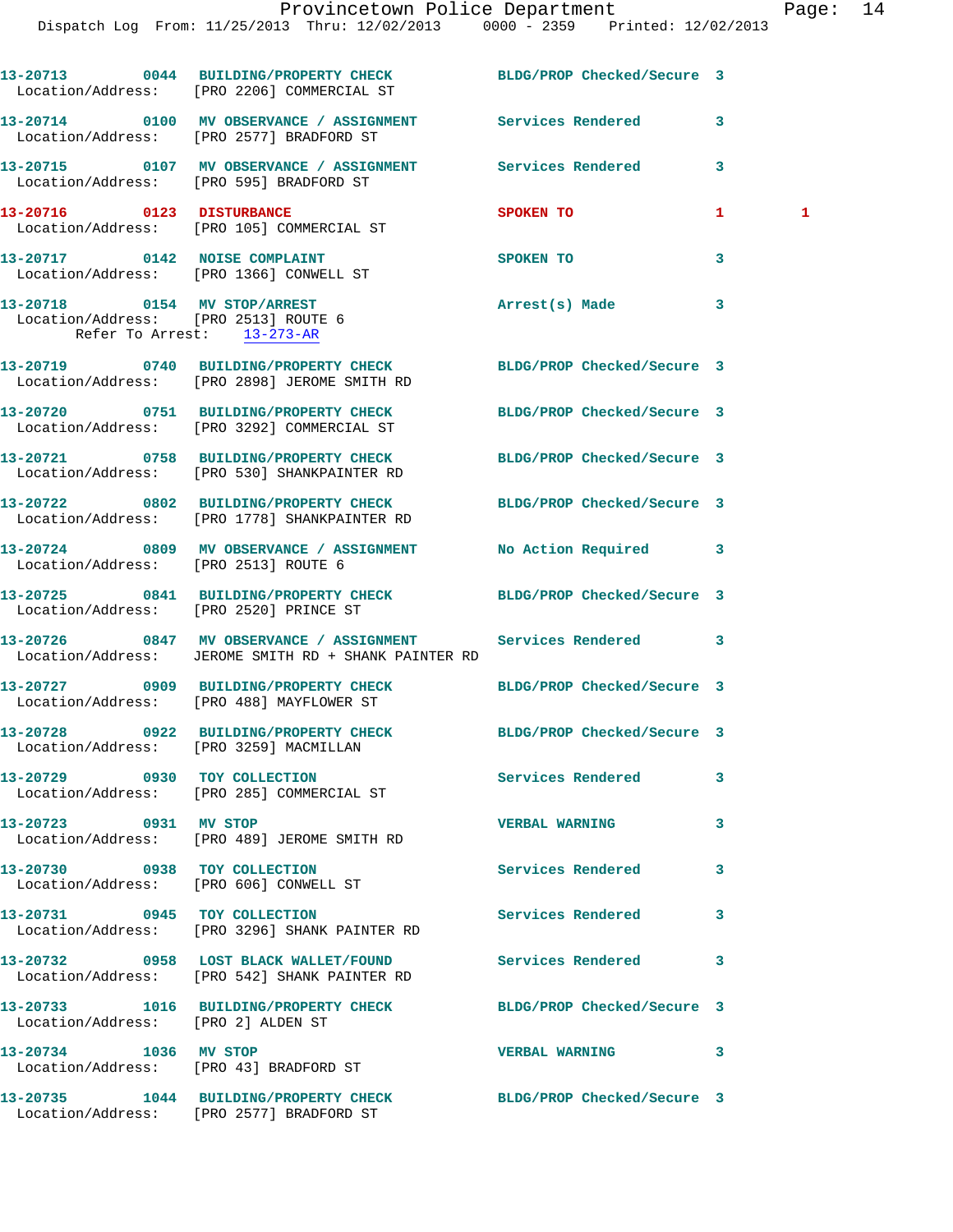|                                                                    | Provincetown Police Department The Page: 15<br>Dispatch Log From: 11/25/2013 Thru: 12/02/2013 0000 - 2359 Printed: 12/02/2013 |                            |              |  |
|--------------------------------------------------------------------|-------------------------------------------------------------------------------------------------------------------------------|----------------------------|--------------|--|
| Location: ROUTE 6 I/B                                              | 13-20736 1047 MV OBSERVANCE / ASSIGNMENT Citation/Warning Issued 3                                                            |                            |              |  |
| 13-20737 1059 MV STOP<br>Location: ROUTE 6 I/B                     |                                                                                                                               | VERBAL WARNING 3           |              |  |
|                                                                    | 13-20738 1108 MV OBSERVANCE / ASSIGNMENT Citation/Warning Issued 3<br>Location/Address: [PRO 2577] BRADFORD ST                |                            |              |  |
|                                                                    | 13-20739 1110 BUILDING/PROPERTY CHECK BLDG/PROP Checked/Secure 3<br>Location/Address: [PRO 564] BAYBERRY                      |                            |              |  |
|                                                                    | 13-20740 1121 MV STOP<br>Location/Address: BRADFORD ST + STANDISH ST                                                          | VERBAL WARNING 3           |              |  |
| Location/Address: [PRO 526] RYDER ST                               | 13-20741 1145 BUILDING/PROPERTY CHECK BLDG/PROP Checked/Secure 3                                                              |                            |              |  |
|                                                                    | 13-20742 1256 BUILDING/PROPERTY CHECK BLDG/PROP Checked/Secure 3<br>Location/Address: [PRO 2500] COMMERCIAL ST                |                            |              |  |
|                                                                    | 13-20743 1300 BUILDING/PROPERTY CHECK BLDG/PROP Checked/Secure 3<br>Location/Address: [PRO 2483] COMMERCIAL ST                |                            |              |  |
|                                                                    | 13-20746 1331 PARKING GENERAL<br>Location/Address: FREEMAN ST + COMMERCIAL ST                                                 | Citation/Warning Issued 3  |              |  |
|                                                                    | 13-20747 1409 HARASSMENT<br>Location/Address: [PRO 3275] COMMERCIAL ST                                                        | SPOKEN TO                  | $\mathbf{2}$ |  |
|                                                                    | 13-20748 1447 SUSPICIOUS ACTIVITY Services Rendered<br>Location/Address: [PRO 395] COMMERCIAL ST                              |                            | $\mathbf{2}$ |  |
|                                                                    | 13-20749 1454 BUILDING/PROPERTY CHECK BLDG/PROP Checked/Secure 3<br>Location/Address: [PRO 530] SHANKPAINTER RD               |                            |              |  |
|                                                                    | 13-20750 1506 MV OBSERVANCE / ASSIGNMENT Services Rendered 3<br>Location/Address: [PRO 525] COMMERCIAL ST                     |                            |              |  |
| Location/Address: [PRO 2639] COURT ST                              | 13-20751 1542 MEDICAL EMERGENCY                                                                                               | Transported to Hospital 1  |              |  |
| 13-20753 1602 PARK, WALK & TALK<br>Location/Address: COMMERCIAL ST |                                                                                                                               | Services Rendered 2        |              |  |
|                                                                    | 13-20754 1603 BUILDING/PROPERTY CHECK BLDG/PROP Checked/Secure 3<br>Location/Address: [PRO 447] JEROME SMITH RD               |                            |              |  |
|                                                                    | 13-20755 1614 BUILDING/PROPERTY CHECK<br>Location/Address: [PRO 3259] MACMILLAN                                               | BLDG/PROP Checked/Secure 3 |              |  |
|                                                                    | 13-20756 1618 DOGS IN M/V<br>Location/Address: BRADFORD ST + WINTHROP ST                                                      | Services Rendered          | $\mathbf{2}$ |  |
| 13-20757 1638 COMPLAINT                                            | Location/Address: [PRO 413] CONWELL ST                                                                                        | Could Not Locate           | 3            |  |
|                                                                    | 13-20758 1707 MV OBSERVANCE / ASSIGNMENT Services Rendered<br>Location/Address: CONWELL ST + OFF CONWELL ST                   |                            | 3            |  |
|                                                                    | 13-20759 1723 MV OBSERVANCE / ASSIGNMENT Services Rendered<br>Location/Address: BRADFORD ST + COTTAGE ST                      |                            | 3            |  |
| Location/Address: [PRO 571] ALDEN ST                               | 13-20760 1735 BUILDING/PROPERTY CHECK BLDG/PROP Checked/Secure 3                                                              |                            |              |  |
| Location/Address: [PRO 564] BAYBERRY                               | 13-20761 1805 BUILDING/PROPERTY CHECK Services Rendered                                                                       |                            | 3            |  |
|                                                                    | 13-20762 1835 BUILDING/PROPERTY CHECK                                                                                         | <b>Services Rendered</b>   | 3            |  |

Location/Address: [PRO 2206] COMMERCIAL ST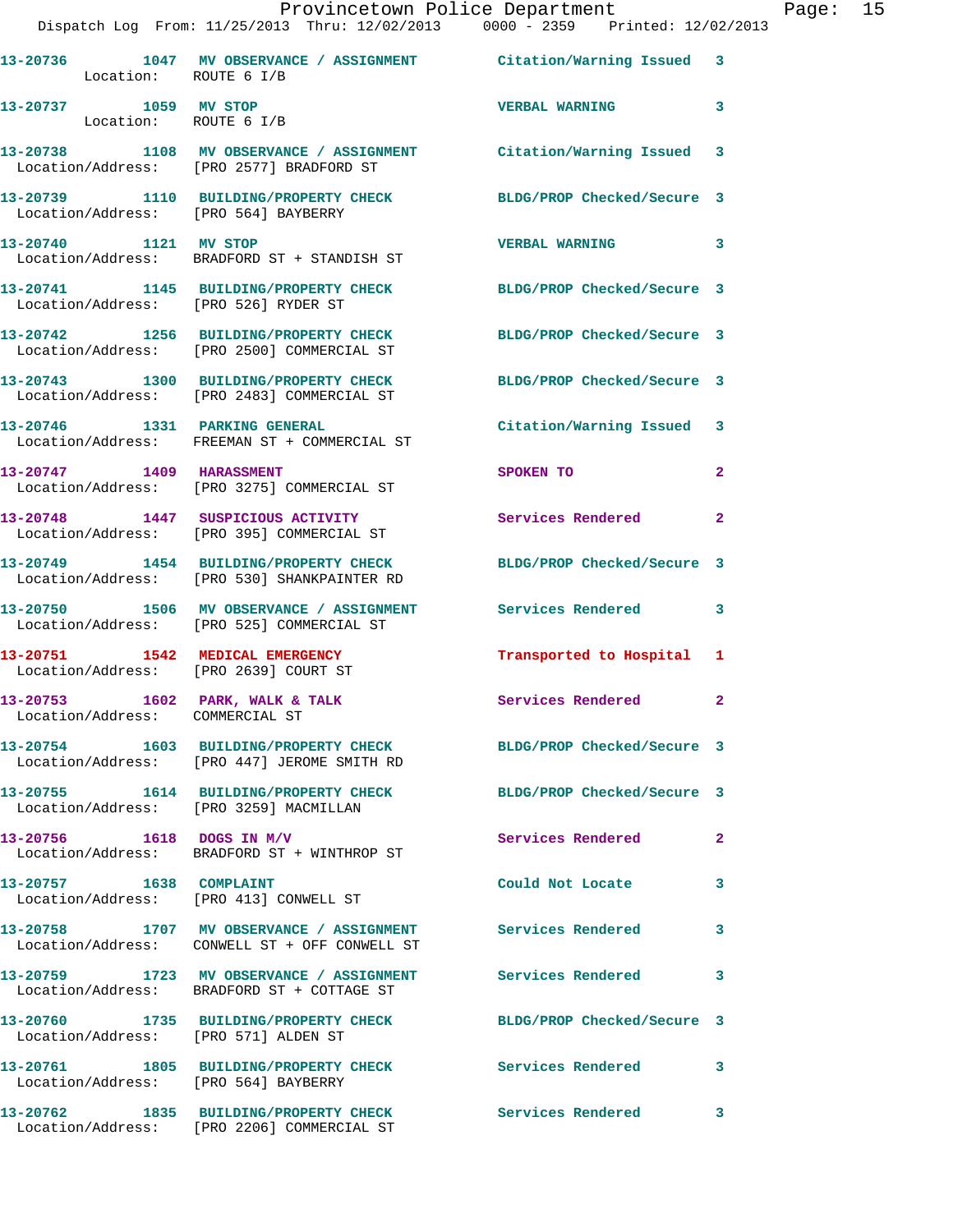| Location/Address: [PRO 564] BAYBERRY                               | 13-20763 1844 BUILDING/PROPERTY CHECK                                                | BLDG/PROP Checked/Secure 3 |                |
|--------------------------------------------------------------------|--------------------------------------------------------------------------------------|----------------------------|----------------|
| Location/Address:                                                  | 13-20764 1900 BUILDING/PROPERTY CHECK<br>[PRO 3259] MACMILLAN                        | BLDG/PROP Checked/Secure 3 |                |
| Location/Address: [PRO 16] BRADFORD ST                             | 13-20765 1902 BUILDING/PROPERTY CHECK                                                | BLDG/PROP Checked/Secure 3 |                |
| Location/Address: [PRO 2513] ROUTE 6                               | 13-20767 1916 MV OBSERVANCE / ASSIGNMENT Services Rendered                           |                            | 3              |
| 13-20768 1940 MV STOP<br>Location/Address: [PRO 521] ROUTE 6       |                                                                                      | No Action Required         | 3              |
|                                                                    | 13-20769 2006 NOBLE NOT CALLING IN                                                   | Services Rendered          | 3              |
|                                                                    | 13-20770 2021 BUILDING/PROPERTY CHECK<br>Location/Address: [PRO 2206] COMMERCIAL ST  | BLDG/PROP Checked/Secure 3 |                |
|                                                                    | 13-20771 2045 BUILDING/PROPERTY CHECK<br>Location/Address: [PRO 1783] FRANKLIN ST    | BLDG/PROP Checked/Secure 3 |                |
| Location/Address: [PRO 2] ALDEN ST                                 | 13-20772 2109 BUILDING/PROPERTY CHECK                                                | BLDG/PROP Checked/Secure 3 |                |
|                                                                    | 13-20773 2111 SUSPICIOUS ACTIVITY<br>Location/Address: [PRO 3430] COMMERCIAL ST      | Services Rendered          | $\mathbf{2}$   |
|                                                                    | 13-20774 2129 MV OBSERVANCE / ASSIGNMENT<br>Location/Address: [PRO 2577] BRADFORD ST | Services Rendered          | 3              |
| Location/Address:                                                  | 13-20775 2151 BUILDING/PROPERTY CHECK<br>[PRO 306] COMMERCIAL ST                     | BLDG/PROP Checked/Secure 3 |                |
|                                                                    | 13-20776 2218 BUILDING/PROPERTY CHECK<br>Location/Address: [PRO 175] COMMERCIAL ST   | BLDG/PROP Checked/Secure 3 |                |
| Location/Address:                                                  | 13-20777 2219 BUILDING/PROPERTY CHECK<br>[PRO 3317] CEMETERY RD                      | <b>Services Rendered</b>   | 3              |
|                                                                    | 13-20778 2220 BUILDING/PROPERTY CHECK<br>Location/Address: [PRO 3318] CEMETERY RD    | Services Rendered          | 3              |
| 13-20779 2229 ALARM - GENERAL                                      | Location/Address: [PRO 376] COMMERCIAL ST                                            | False Alarm                | $\mathbf{1}$   |
|                                                                    | 13-20780 2310 BUILDING/PROPERTY CHECK<br>Location/Address: [PRO 2543] MACMILLAN      | BLDG/PROP Checked/Secure 3 |                |
|                                                                    | 13-20781 2315 BUILDING/PROPERTY CHECK<br>Location/Address: [PRO 2206] COMMERCIAL ST  | BLDG/PROP Checked/Secure 3 |                |
| 13-20782 2343 PARK, WALK & TALK<br>Location/Address: COMMERCIAL ST |                                                                                      | Services Rendered          | $\overline{2}$ |
| For Date: $12/02/2013$ - Monday                                    |                                                                                      |                            |                |
| Location/Address: [PRO 444] HIGH POLE                              | 13-20783 0003 BUILDING/PROPERTY CHECK                                                | BLDG/PROP Checked/Secure 3 |                |
| Location/Address: WEST VINE ST                                     | 13-20784 0013 BUILDING/PROPERTY CHECK                                                | BLDG/PROP Checked/Secure 3 |                |
|                                                                    | 13-20785 0022 BUILDING/PROPERTY CHECK<br>Location/Address: [PRO 517] RACE POINT RD   | BLDG/PROP Checked/Secure 3 |                |

**13-20786 0101 INFO SERVICES - LOBBY Services Rendered 2**  Location/Address: [PRO 542] SHANK PAINTER RD